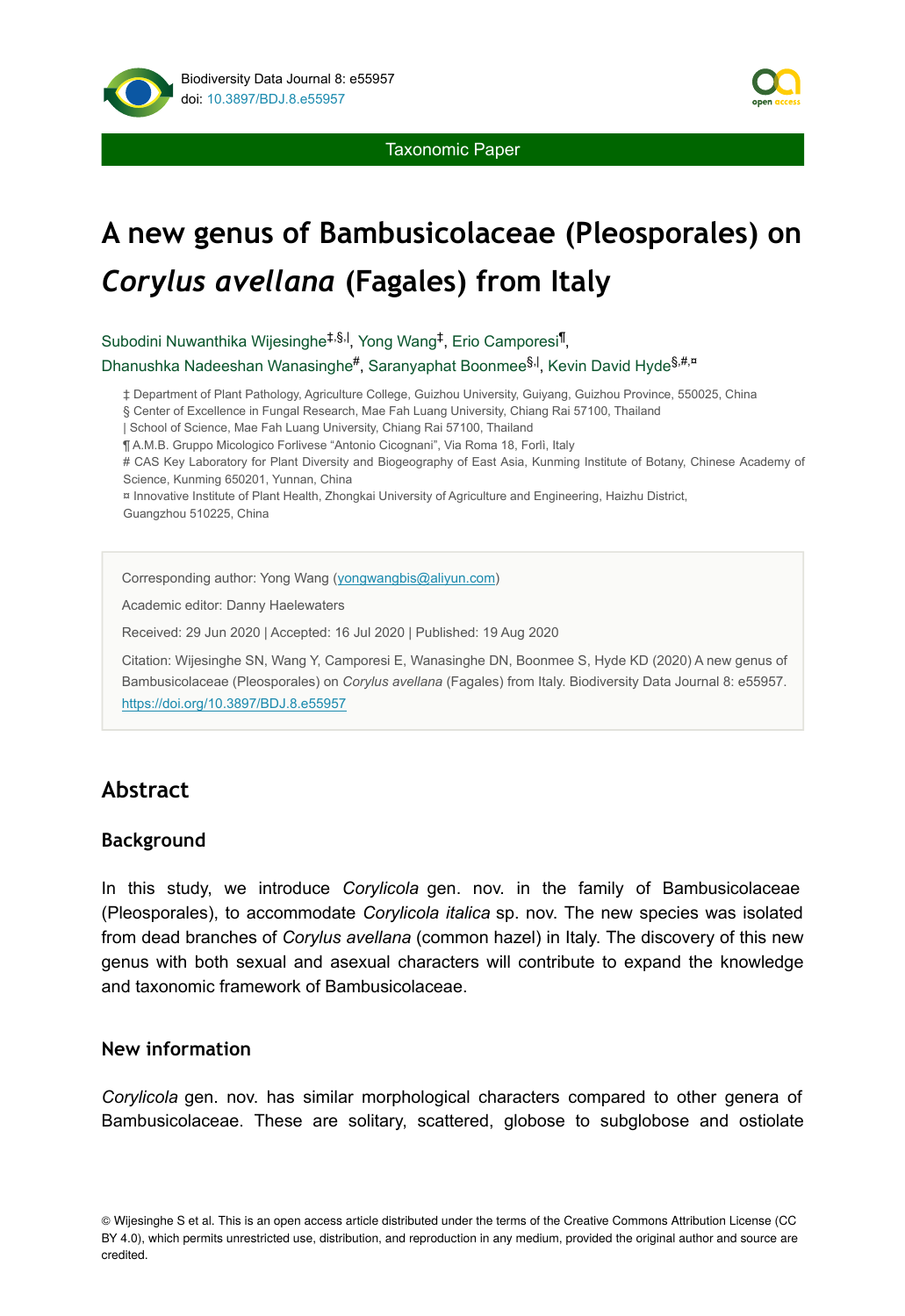ascomata; anastomosing and branching pseudoparaphyses; cylindrical asci with a welldeveloped ocular chamber and short furcate pedicel; and single-septate ascospores. The coelomycetous asexual morph of *Corylicola* has holoblastic, phialidic conidiogenous cells and light brown conidia analogous to other members in the family. *Corylicola* differs from the other genera of Bambusicolaceae in having yellowish-brown ascospore masses at the top of the ascomatal neck. Detailed morphological illustrations with comprehensive descriptions for the new taxa are provided, as well as a key to the genera of Bambusicolaceae. Maximum Likelihood analysis and Bayesian Inference of a combined SSU, LSU, ITS, RPB2 and TEF1 sequence dataset confirms the placement of this genus as a distinct lineage in Bambusicolaceae.

### **Keywords**

Bambusicolous fungi, Dothideomycetes, phylogeny, taxonomy

## **Introduction**

Bambusicolaceae (Pleosporales) was introduced in Dothideomycetes by Hyde et al. (2013) to accommodate *Bambusicola* (Dai et al. 2012, Liu et al. 2015, Jayasiri et al. 2019, Yang et al. 2019). Initially, this family included only three genera: *Bambusicola*, *Neobambusicola* (Crous et al. 2014) and *Palmiascoma* (Liu et al. (2015). Later, *Longipedicellata* (Zhang et al. 2016) and *Leucaenicola* (Jayasiri et al. 2019) were also introduced. Tanaka et al. (2015) revised the pleosporalean sub-order Massarineae and transferred *Neobambusicola* to Sulcatisporaceae. Phukhamsakda et al. (2016) excluded *Longipedicellata* from Bambusicolaceae and introduced a new family to accommodate this genus, Longipedicellataceae. As a result, currently, Bambusicolaceae includes three genera. These are *Bambusicola*, *Leucaenicola* and *Palmiascoma* (Wijayawardene et al. 2020).

Species of Bambusicolaceae are characterised by solitary, scattered, immersed, semiimmersed to erumpent and conical or globose to subglobose ascomata; anastomosing, branching interascal filaments; cylindrical to clavate asci with a short furcate or rounded to obtuse pedicel; and slightly broad-fusiform or clavate to ellipsoidal, hyaline or yellowish to brown, single-septate ascospores with gelatinous sheath (Dai et al. 2012, Hyde et al. 2013, Liu et al. 2015, Dai et al. 2017). Coelomycetous asexual characteristics of Bambusicolaceae are pycnothyrial or pycnidial conidiomata, holoblastic or enteroblastic and phialidic or annelidic conidiogenous cells with hyaline or pale to dark brown, cylindrical or oblong to ellipsoidal aseptate to 1–3-septate conidia (Dai et al. 2012, Hyde et al. 2013, Liu et al. 2015, Dai et al. 2017, Jayasiri et al. 2019). Members of the family Bambusicolaceae share morphological characters with families Didymosphaeriaceae, Massarinaceae and Tetraplosphaeriaceae in the order Pleosporales, such as cylindrical to clavate asci and fusiform to ellipsoidal, hyaline to brown, single-septate ascospores (Tanaka et al. 2009, Zhang et al. 2009, Dai et al. 2012, Hyde et al. 2013, Dai et al. 2015). However, its asexual characteristics are different from these families (Dai et al. 2015).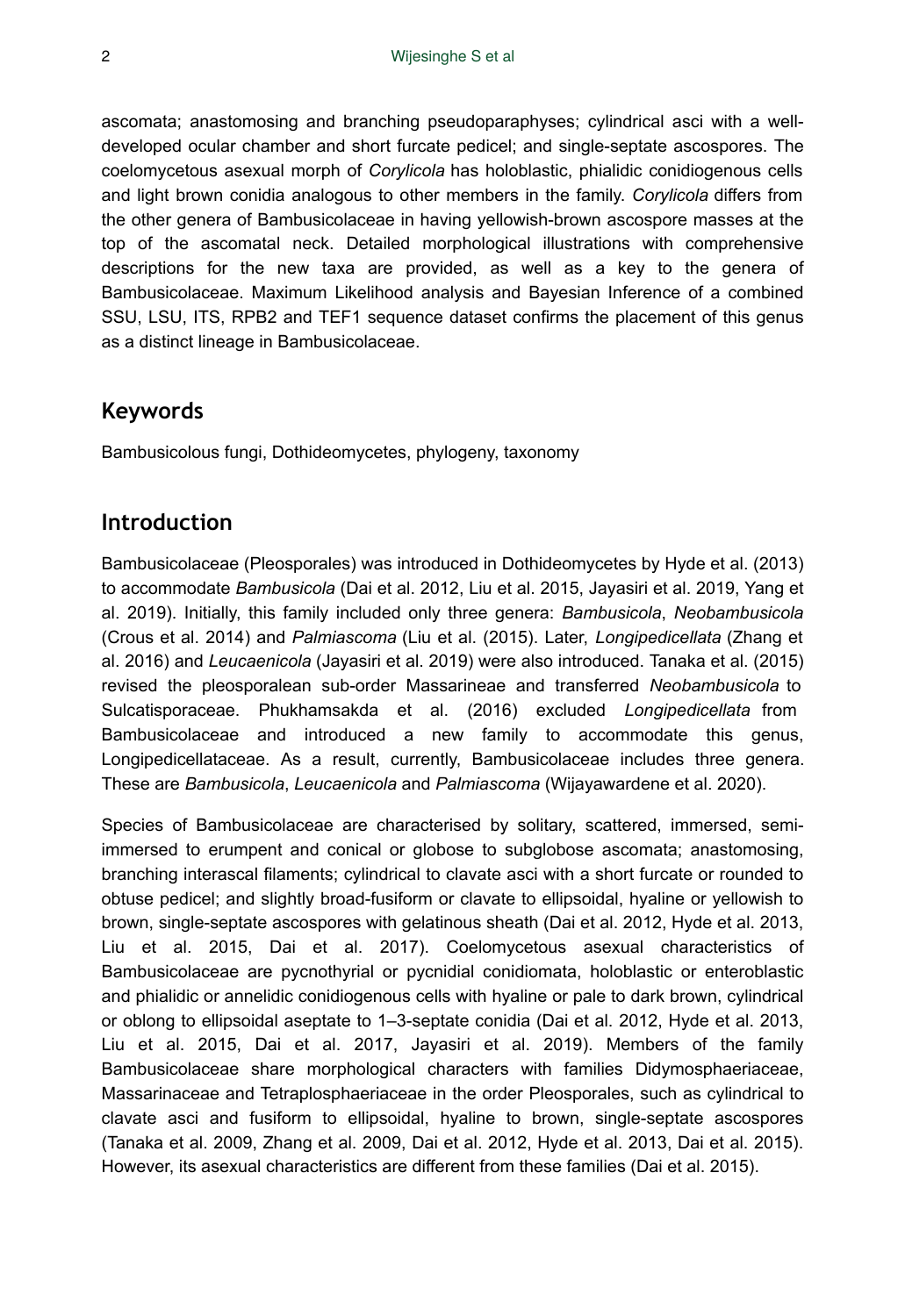*Bambusicola* was introduced by Dai et al. (2012) and placed in Trematosphaeriaceae, based on the phylogenetic analysis of a large subunit (LSU) ribosomal DNA dataset by maximum parsimony. *Bambusicola*, with type species *B. massarinia* (Wijayawardene et al. 2017), is characterised by small, cone-shaped ascomata; slightly broad and fusiform, hyaline ascospores; and coelomycete asexual morphs with light brown conidia (Dai et al. 2012, Yang et al. 2019). A multi-locus phylogenetic analysis conducted by Hyde et al. (2013) resulted in the placement of *Bambusicola* in Bambusicolaceae. Twelve species are known in this genus according to Index Fungorum (2020). *Palmiascoma* was introduced by Liu et al. (2015) from palms, based on morpho-molecular analyses. This monotypic genus is characterised by clavate asci with rounded to obtuse pedicels and clavate to ellipsoidal, yellowish-brown to dark brown, echinulate, single-septate ascospores (Liu et al. 2015). *Leucaenicola* is an asexual genus introduced by Jayasiri et al. (2019) from decaying pods of *Leucaena* species. It is characterised by conidial morphology, size and colour that are similar to those of the micro-conidia of *B. thailandica*, but are phylogenetically distinct (Jayasiri et al. 2019). Three species are currently described in *Leucaenicola* (Ariyawansa et al. 2020).

In this study, we introduce *Corylicola* gen. nov. to accommodate *Corylicola italica* sp. nov. isolated from *Corylus avellana* in Italy. We present morphological illustrations of both sexual and asexual morphs, comprehensive descriptions, phylogenetic analyses based on SSU, LSU, ITS, RPB2 and TEF1 sequence data and a key to genera in Bambusicolaceae to confirm the placement of the new genus in Bambusicolaceae.

## **Materials and methods**

#### **Specimens collection, examination and isolation**

Dead branches with black raised spots on the surface were collected from *Corylus avellana* trees in Italy (February 2019). Samples were taken to the laboratory in a plastic Ziploc bag and stored inside paper envelopes. Samples were examined and processed following the procedure described by Wijesinghe et al. (2019). Photographs of enlarged host twigs and ascomata were taken using a Motic SMZ 168 compound stereomicroscope. Morphological characters were examined by hand sectioning of fruiting structures on the surface of twigs. The micro-morphological structures inside ascomata were photographed using a Nikon ECLIPSE 80i compound stereomicroscope with a Canon 600D digital camera. The following structures were observed and measured: diameter, height, colour and shape of ascomata and ostiole; peridium width, cell structure and colour; length and width of asci and ascospores (at the longest and widest point, respectively) and width of pseudoparaphyses. Tarosoft (R) Image Frame Work version 0.9.7. programme was used for the measurements of photomicrograph structures. Images used for figures were processed with Adobe Photoshop CS6 Extended version 13.0.1 software (Adobe Systems, San Jose, California).

Single-ascospore isolation was carried out following protocols described by Chomnunti et al. (2014). Single germinated ascospores were aseptically transferred on to potato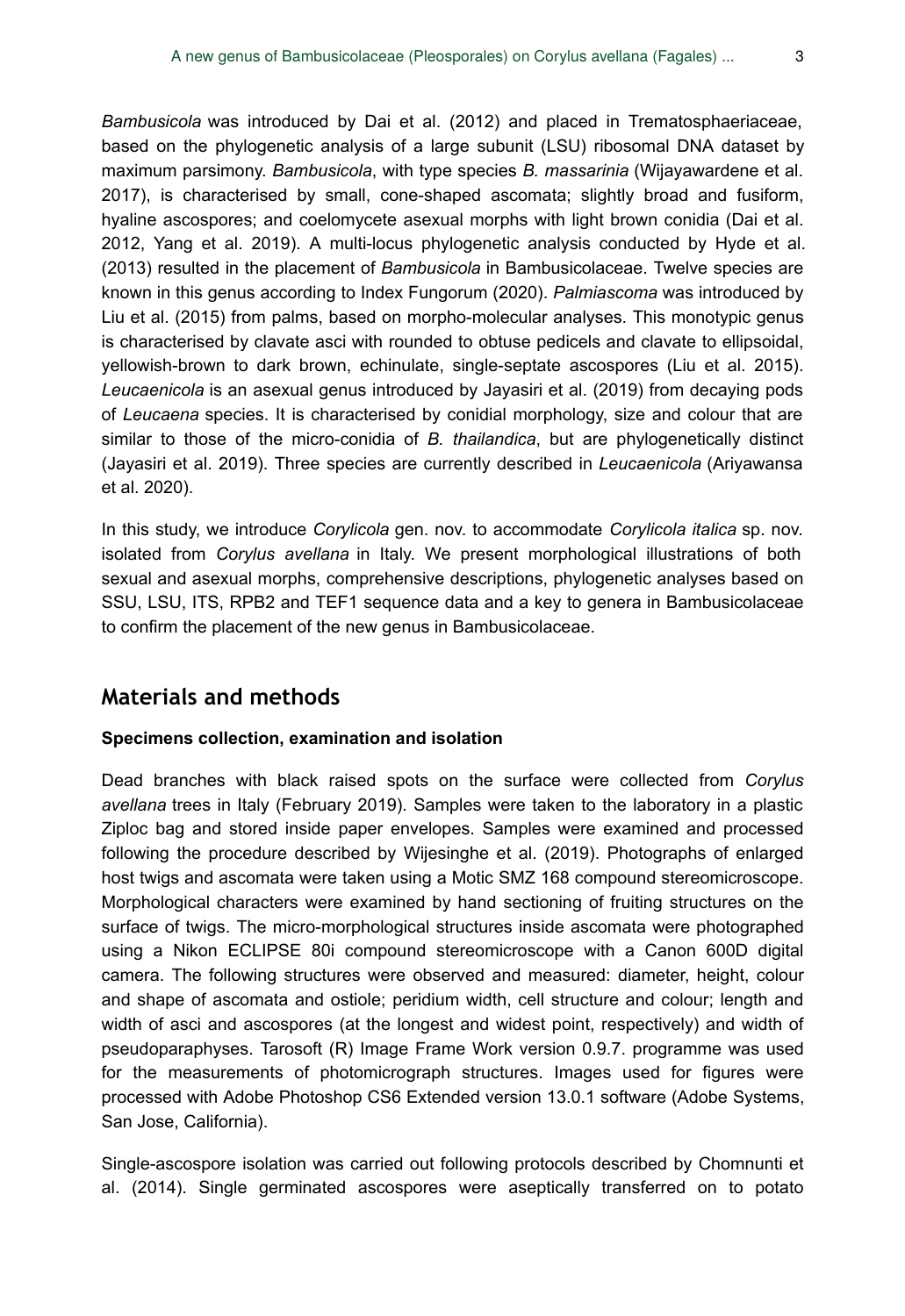dextrose agar (PDA) plates, which were incubated at 18°C for 15 to 20 days to obtain pure cultures. Colony characters were observed and measured weekly. After one month, cultures were used to extract DNA. Photographs of enlarged structures in culture were taken using a Motic SMZ 168 compound stereomicroscope. Micro-morphological characters were examined and photographed using a Nikon Eclipse Ni-U microscope with Nikon DS-RI2 microscope camera. All structures (conidiomata, hyphae, conidiomata wall, conidiogenous cells and conidia) were processed for photographs by using water-mounted glass slides. The holotype was deposited at MFLU (Mae Fah Luang University Herbarium, Chiang Rai, Thailand). The ex-type cultures were deposited at MFLUCC (Mae Fah Luang culture collection). Both Facesoffungi and Index Fungorum numbers were obtained (Jayasiri et al. 2015, Index Fungorum 2020).

#### **DNA extraction, PCR amplification and sequencing**

Genomic DNA was isolated from fruiting bodies and from scraped fresh fungal mycelium grown on PDA media for six weeks at 18°C, using the EZgene<sup>™</sup> Fungal gDNA extraction Kit GD2416 (Biomiga, Shanghai, China), following the manufacturer's instructions. DNA was stored at 4°C for use in regular work and at -20°C for long-term. Sequences were generated for five gene regions, small subunit (SSU), the internal transcribed spacer region (including ITS1, 5.8S, ITS2), large subunit (LSU), RNA polymerase II second largest subunit (RPB2) and translation elongation factor 1-α (TEF1). The following primers were used for PCR amplification: NS1 and NS4 for SSU, ITS5 and ITS4 for ITS, LR0R and LR5 for LSU, fRPB2-5F and fRPB2-7cR for RPB2 and EF1-983F and EF1-2218R for TEF1 (White et al. 1990, Vilgalys and Hester 1990, Hopple 1994, Rehner and Samuels 1994, Liu et al. 1999, Rehner 2001).

PCR was carried out in 20 μl reactions, containing 10.0 μl of Bench Top<sup>TM</sup> Taq MasterMix PCR mixture (SinoGenoMax, Beijing, China), 1 μl of each forward and reverse primer (10 μM), 1 μl template genomic DNA and 7.0 μl deionised water. PCR protocols were as follows: For ITS and LSU: initial denaturation at 94°C for 2 mins; followed by 35 cycles of denaturation at 95°C for 30 s, annealing at 55°C for 50 s, elongation at 72°C for 90 s; and final extension at 72°C for 10 min. For SSU: initial denaturation at 95°C for 3 mins; followed by 35 cycles of denaturation at 95°C for 30 s, annealing at 55°C for 50 s, elongation at 72°C for 30 s; and final extension at 72°C for 10 min. For RPB2: initial denaturation at 94°C for 2 mins; followed by 35 cycles of denaturation at 95°C for 45 s, annealing at 57°C for 50 s, elongation at 72°C for 90 s; and final extension at 72°C for 10 min. Finally for TEF1: initial denaturation at 94°C for 2 mins; followed by 35 cycles of denaturation at 95°C for 30 s, annealing at 58°C for 50 s, elongation at 72°C for 1 min; and final extension at 72°C for 10 min. The PCR products were verified by staining with ethidium bromide on 1% agarose electrophoresis gels. Sequencing of PCR amplicons was conducted with the same primers used for PCR. Sequencing of successfully amplified PCR products was outsourced to the SinoGenoMax Sanger sequencing laboratory (Beijing, China). Lasergene SeqMan Pro v.7 software (DNASTAR, Madison, Wisconsin) was used to obtain consensus sequences from generated sequence reads. Resulting sequences were deposited in NCBI GenBank (Table 1).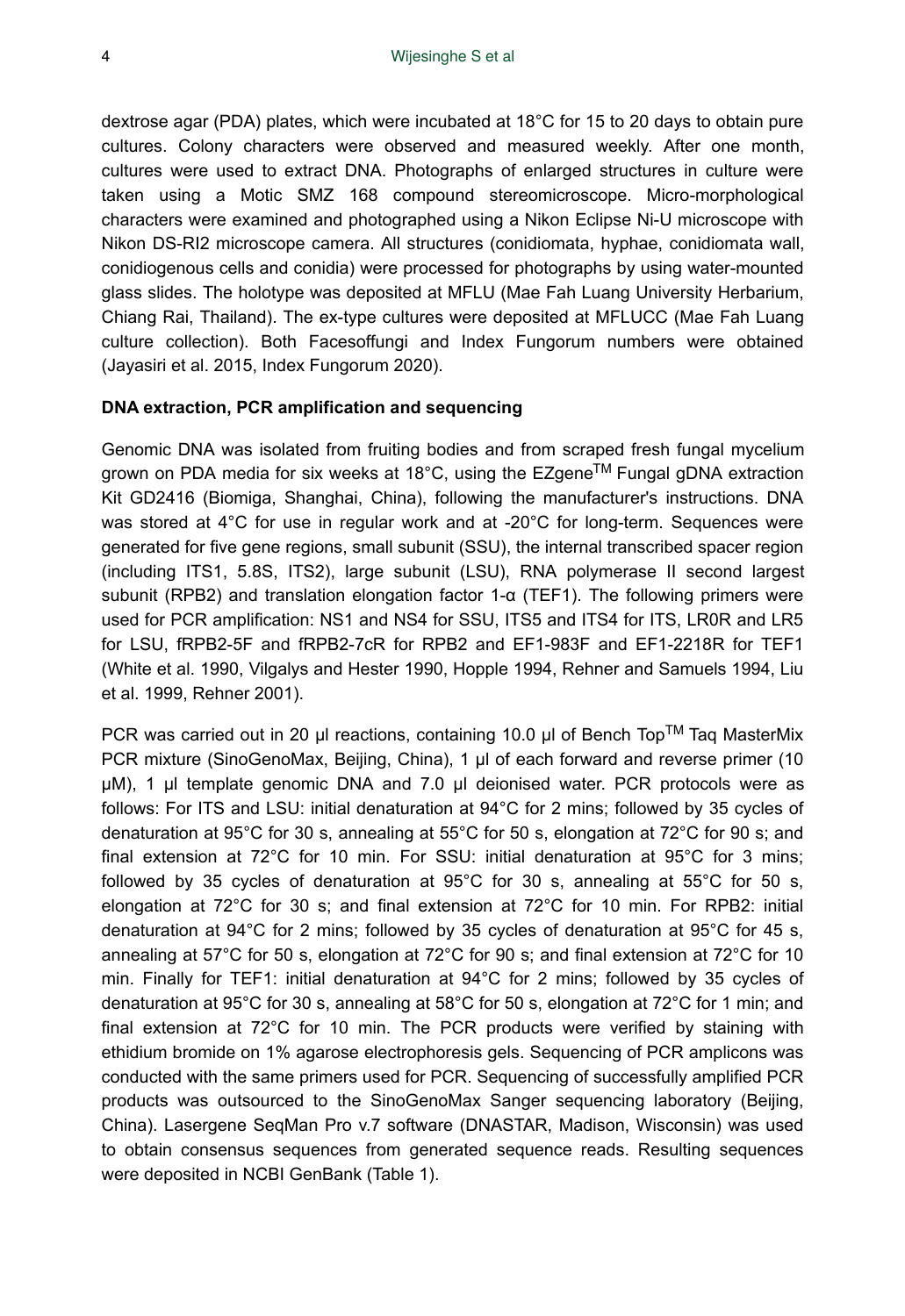Table 1.

Taxa used for molecular study and their GenBank numbers.

\* Newly-generated sequences are indicated by  $\triangle$  after the species name and type materials are in bold.

**Abbreviation**: CBS: CBS-KNAW Fungal Biodiversity Centre, Utrecht, The Netherlands; KUMCC: Kunming Institute of Botany Culture Collection, Chinese Academy of Sciences, Kunming, China; MFLU: the Herbarium of Mae Fah Luang University, Chiang Rai, Thailand; MFLUCC: Mae Fah Luang University Culture Collection, Chiang Rai, Thailand; SICAU Herbarium of Sichuan Agricultural University, Chengdu, China.

| <b>Species</b>                  | Strain /<br>Voucher      | SSU                      | LSU      | <b>ITS</b> | TEF <sub>1</sub> | RPB <sub>2</sub> |
|---------------------------------|--------------------------|--------------------------|----------|------------|------------------|------------------|
| Bambusicola bambusae            | <b>MFLUCC</b><br>11-0614 | JX442039                 | JX442035 | JX442031   | KP761722         | KP761718         |
| B. didymospora                  | <b>MFLUCC</b><br>10-0557 | KU872110                 | KU863105 | KU940116   | KU940188         | KU940163         |
| B. didymospora                  | <b>MFLUCC</b><br>15-0189 | KU872111                 | KU863106 | KU940117   | KU940189         | KU940164         |
| <b>B.</b> dimorpha              | <b>MFLUCC</b><br>13-0282 | KY038354                 | KY000661 | KY026582   | $\frac{1}{2}$    | KY056663         |
| <b>B.</b> irregulispora         | <b>MFLUCC</b><br>11-0437 | JX442040                 | JX442036 | JX442032   | KP761723         | KP761719         |
| <b>B. loculata</b>              | <b>MFLU 15-0056</b>      | KP761735                 | KP761729 | KP761732   | KP761724         | <b>KP761715</b>  |
| <b>B. massarinia</b>            | <b>MFLUCC</b><br>11-0389 | JX442041                 | JX442037 | JX442033   | KP761725         | KP761716         |
| B. massarinia                   | <b>MFLUCC</b><br>11-0135 | $\overline{\phantom{0}}$ | KU863111 | KU940122   | KU940192         | KU940169         |
| <b>B.</b> pustulata             | <b>MFLUCC</b><br>15-0190 | KU872112                 | KU863107 | KU940118   | KU940190         | KU940165         |
| <b>B.</b> sichuanensis          | SICAU 16-0004            | MK253528                 | MK253532 | MK253473   | MK262828         | MK262830         |
| B. splendida                    | <b>MFLUCC</b><br>11-0611 | KU872114                 | KU863110 | KU940121   | $\frac{1}{2}$    | KU940168         |
| <b>B.</b> splendida             | <b>MFLUCC</b><br>11-0439 | JX442042                 | JX442038 | JX442034   | KP761726         | <b>KP761717</b>  |
| <b>B.</b> subthailandica        | <b>SICAU 16-0005</b>     | MK253529                 | MK253533 | MK253474   | MK262829         | MK262831         |
| <b>B.</b> thailandica           | <b>MFLUCC</b><br>11-0147 | KU872113                 | KU863108 | KU940119   | KU940191         | KU940166         |
| <b>B.</b> triseptatispora       | <b>MFLUCC</b><br>11-0166 | $\overline{a}$           | KU863109 | KU940120   |                  | KU940167         |
| Corylicola italica <sup>4</sup> | <b>MFLUCC</b><br>20-0111 | MT633084                 | MT626713 | MT633085   | MT590777         | MT635596         |
| Corylicola italica <sup>4</sup> | <b>MFLU 19-0500</b>      | MT554923                 | MT554926 | MT554925   | $\overline{a}$   | MT590776         |
| Latorua caligans                | <b>CBS 576.65</b>        |                          | MH870362 | MH858723   |                  |                  |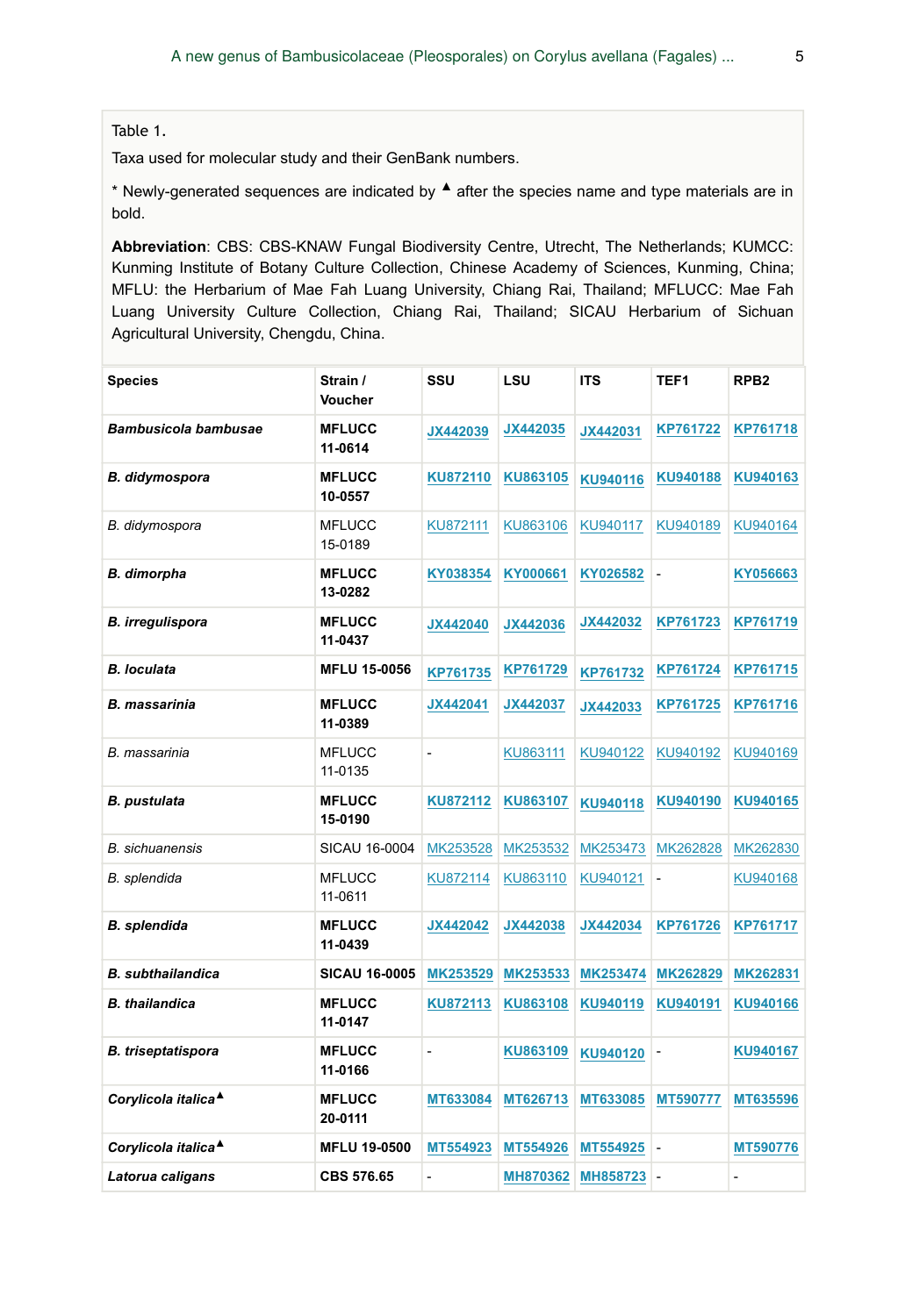| <b>Species</b>                            | Strain /<br>Voucher      | SSU             | LSU             | <b>ITS</b>      | TEF <sub>1</sub>         | RPB <sub>2</sub>         |
|-------------------------------------------|--------------------------|-----------------|-----------------|-----------------|--------------------------|--------------------------|
| L. grootfonteinensis                      | CBS 369.72               | ۰               | <b>KR873267</b> | L,              | $\overline{\phantom{a}}$ | ٠                        |
| Leucaenicola aseptata                     | <b>MFLUCC</b><br>17-2423 | MK347853        | MK347963        | <b>MK347746</b> | MK360059                 | MK434891                 |
| L. phraena                                | <b>MFLUCC</b><br>18-0472 | MK347892        | MK348003        |                 | <b>MK360060</b>          | <b>MK434867</b>          |
| <b>Magnicamarosporium</b><br>diospyricola | <b>MFLUCC</b><br>16-0419 | KY554211        | KY554212        | KY554210        | KY554209                 | KY554208                 |
| M. iriomotense                            | CBS 139696               | AB797219        | AB807509        | AB809640        | $\blacksquare$           | $\overline{\phantom{a}}$ |
| Neoaquastroma quttulatum                  | <b>MFLUCC</b><br>14-0917 | KX949741        | KX949740        | KX949739        | KX949742                 | ÷,                       |
| Neobambusicola brunnea                    | MFLU 18-1393             | ÷.              | MH644791        | MH644792        | $\blacksquare$           | $\blacksquare$           |
| N. strelitziae                            | <b>CBS 138869</b>        | ۰               | KP004495        | <b>KP004467</b> | MG976037                 | $\overline{\phantom{a}}$ |
| Palmiascoma gregariascomum                | <b>MFLUCC</b><br>11-0175 | <b>KP753958</b> | <b>KP744495</b> | <b>KP744452</b> |                          | <b>KP998466</b>          |
| P. gregariascomum                         | <b>KUMCC</b><br>19-0201  | MT477186        | MT477185        | MT477183        | $\blacksquare$           | MT495782                 |
| Polyschema congolensis                    | CBS 542.73               | ٠               | EF204502        | <b>MH860770</b> | $\blacksquare$           | EF204486                 |
| P. terricola                              | CBS 301.65               | EF204519        | MH870213        | MH858576        |                          | EF204487                 |
| P. larviformis                            | CBS 463.88               |                 | EF204503        | $\overline{a}$  | $\overline{\phantom{a}}$ | ٠                        |
| Sulcatispora acerina                      | <b>CBS 139703</b>        | <b>LC014605</b> | LC014610        | <b>LC014597</b> | LC014615                 | $\overline{a}$           |
| S. berchemiae                             | <b>CBS 139704</b>        | AB797244        | AB807534        | AB809635        | AB808509                 | $\overline{\phantom{a}}$ |

#### **Phylogenetic analyses**

Sequences with high similarity indices were determined by BLAST searching and relevant literature (Jayasiri et al. 2019, Yang et al. 2019). Contig sequences were analysed with other sequences downloaded from GenBank. The final alignment consists of the new species and sequences of the genera *Bambusicola, Leucaenicola* and *Palmiascoma*, along with representatives from other families (Latoruaceae, Parabambusicolaceae, Sulcatisporaceae) (Table 1). Single and multiple (SSU, LSU, ITS, RPB2 and TEF1) alignments of all sequences were performed with MAFFT v.7 ([http://mafft.cbrc.jp/alignment/](http://mafft.cbrc.jp/alignment/server/index.html) [server/index.html,](http://mafft.cbrc.jp/alignment/server/index.html) Katoh and Standley 2013, Katoh et al. 2017). Manual improvement, when necessary, was done using BioEdit v.7.0.5.2 software (Hall 1999). Terminal ends and ambiguous regions of the alignment were deleted manually.

Phylogenetic analyses of both individual and combined datasets were based on Maximum Likelihood (ML) and Bayesian Inference (BI). Both analyses were run on the CIPRES Science Gateway portal (Miller et al. 2012). For RAxML (Randomised Accelerated Maximum Likelihood) analysis, the sequence alignments were converted from FASTA into PHYLIP format using the ALTER (alignment transformation environment, [http://www.sing](http://www.sing-group.org/ALTER/)[group.org/ALTER/](http://www.sing-group.org/ALTER/)) bioinformatics web tool (Glez-Pea et al. 2010). Maximum Likelihood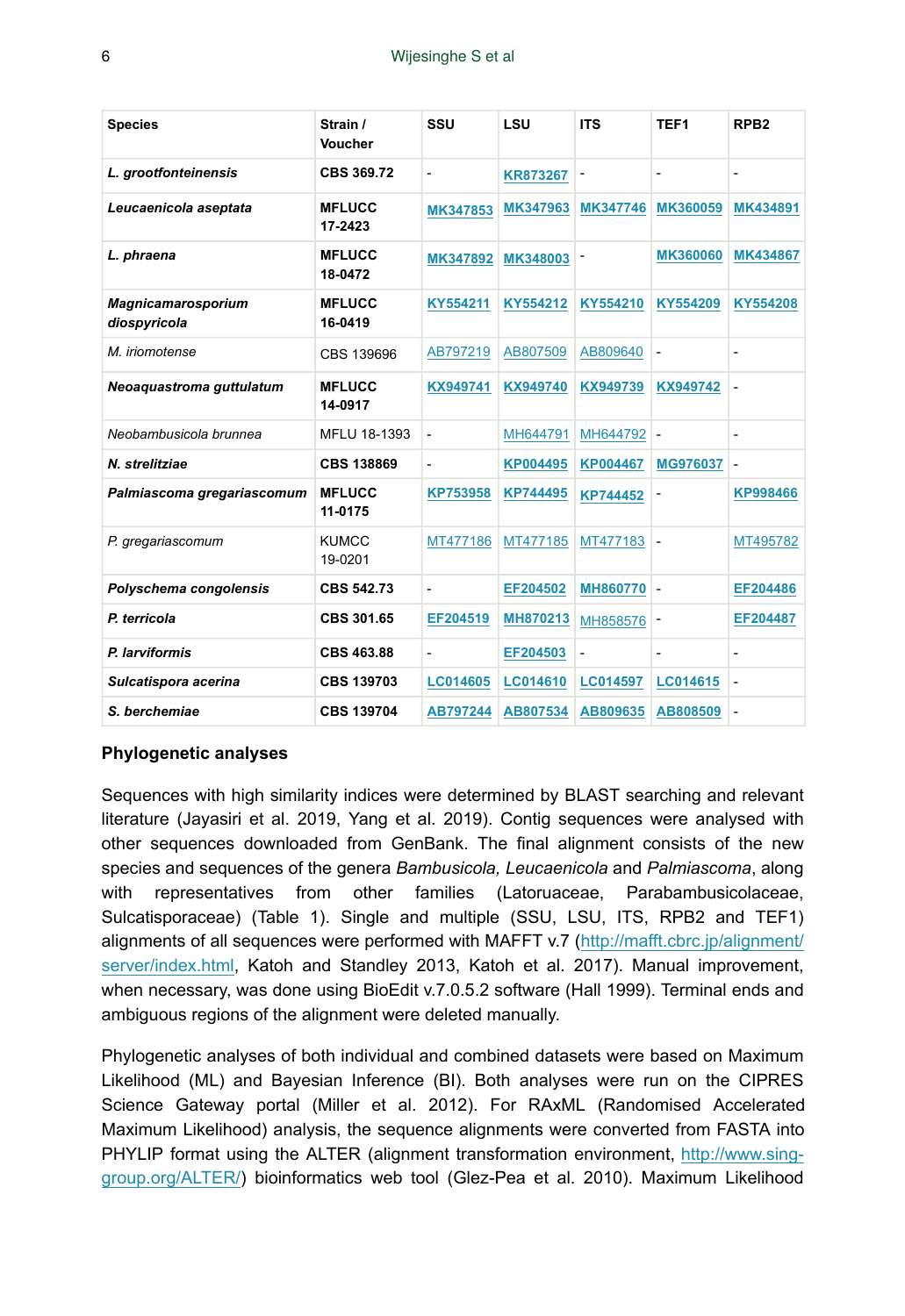trees were generated with RAxML-HPC2 on XSEDE (v.8.2.10) (Stamatakis 2014) using the GTR+GAMMA substitution model. The optimal ML tree search was conducted with 1,000 separate runs. Nonparametric bootstrap iterations were run with 1,000 replicates.

For BI, the sequence alignments were converted from FASTA into NEXUS format using ClustalX2 v.1.83 (Thompson et al. 1997). To estimate the best evolutionary models for each gene region, MrModeltest v.2.3 (Nylander 2004) was used under the Akaike Information Criterion (AIC) implemented in PAUP v.4.0b10 (Swofford 2003). The best-fit model was determined as GTR+I+G for each locus. Six simultaneous Markov chains were run for 1,000,000 generations and trees were sampled every 100<sup>th</sup> generation. The distribution of log-likelihood scores was examined to determine the stationary phase for each search and to decide if extra runs were required to achieve convergence, using Tracer 1.5 (Rambaut and Drummond 2007). The first 10% of generated trees were discarded and remaining 90% of trees were used to calculate posterior probabilities (PP) of the 50% majority rule consensus tree. Phylograms were visualised with FigTree v.1.4.0 (Rambaut 2012) and modified in Microsoft PowerPoint (2010). The finalised alignment and tree were deposited in TreeBASE submission ID: 26617 [\(http://purl.org/phylo/treebase/](http://purl.org/phylo/treebase/phylows/study/TB2:S26617) [phylows/study/TB2:S26617\)](http://purl.org/phylo/treebase/phylows/study/TB2:S26617).

### **Taxon treatments**

### *Corylicola* **Wijesinghe, E. Camporesi, Yong Wang bis & K.D. Hyde, 2020, gen. nov.**

IndexFungorum [557767](http://www.indexfungorum.org/names/NamesRecord.asp?RecordID=557767)

#### **Type species**

*Corylicola italica* Wijesinghe, Camporesi, Yong Wang bis & K.D. Hyde, 2020, sp. nov.

#### **Description**

*Saprobic* on dead branches of *Corylus avellana* L. **Sexual morph** *Ascomata* solitary, scattered, immersed to erumpent, globose to subglobose, coriaceous, uni-loculate with an ostiole. *Ostiole* central, papillate, lined with hyaline periphyses. *Peridium* fused with host tissues, unequally thick, outermost layer comprising blackish to dark brown cells of *textura angularis*, inner layer comprising hyaline cells of *textura prismatica*. *Hamathecium* comprising numerous, dense, filamentous, cellular pseudoparaphyses with distinct septa. *Asci* 8-spored, bitunicate, fissitunicate, cylindrical, pedicellate, with an ocular chamber. *Ascospores* uniseriate, fusiform to ellipsoidal, yellowish to pale brown, single-septate, echinulate, accumulating as yellowish-brown masses at the apices of ascomatal neck. **Asexual morph**: Coelomycetous. *Conidiomata* pycnidial, solitary to gregarious, scattered, semi-immersed to superficial, globose to subglobose, uni-loculate to multi-loculate, ostiolate. *Ostiolate* central and circular. *Conidiomata wall* composed of several layers of pale to dark brown, pseudoparenchymatous cells. *Conidiophores* reduced to conidiogenous cells. *Conidiogenous cells* holoblastic,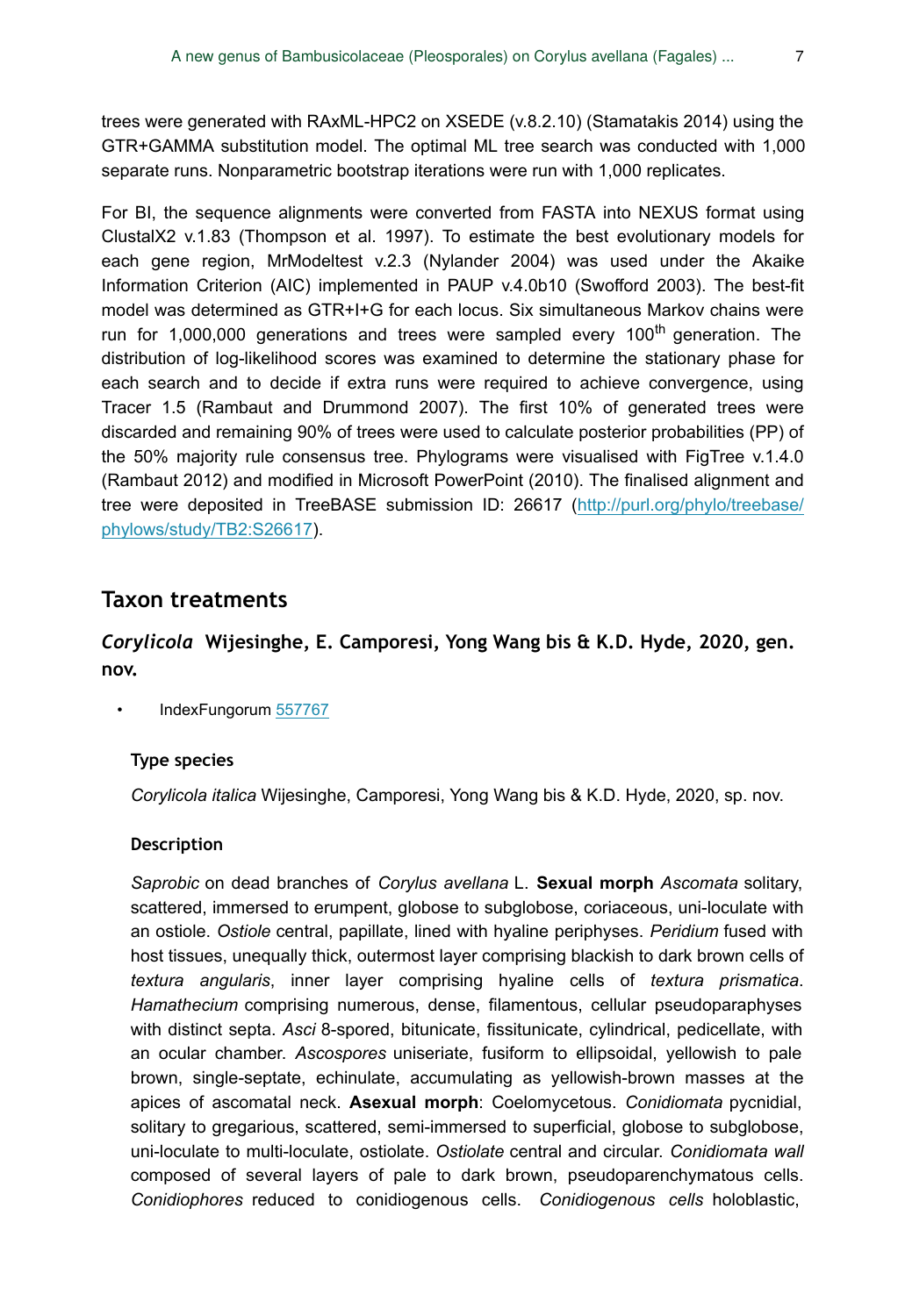phialidic, ampulliform, yellowish to pale brown, aseptate, smooth-walled. *Conidia* solitary, globose or oblong to ellipsoid, rounded or obtuse ends, yellowish to pale brown, aseptate, rarely guttulate, smooth-walled.

#### **Facesoffungi Number:** FoF 08684

#### **Etymology**

Referring to the host genus, *Corylus*

#### **Notes**

*Corylicola* gen. nov. is a monotypic genus associated with *Corylus avellana* L., which is commercially important for hazelnut production (Nitride et al. 2017). The new genus is characterised by didymosporous, brown and echinulate ascospores, which are morphologically similar to *Palmiascoma* (Bambusicolaceae), *Didymosphaeria*, *Munkovalsaria* and *Verruculina* (Didymosphaeriaceae) (Zhang et al. 2012, Liu et al. 2015). Phylogenetically, however, *Corylicola* forms a distinct lineage within Bambusicolaceae (Fig. 1 B). *Corylicola* differs morphologically from *Bambusicola* and *Palmiascoma* by the accumulation of ascospores as yellowish-brown masses at the apices of ascomatal necks. *Bambusicola*, *Leucaenicola* and *Palmiascoma* have coelomycetous asexual morphs, which are similar to *Corylicola* (Dai et al. 2012, Liu et al. 2015, Jayasiri et al. 2019). Asexually, *Corylicola* is characterised by holoblastic, phialidic conidiogenous cells similar to *Palmiascoma* and one-celled, aseptate conidia similar to *Palmiascoma* and *Leucaenicola*, whereas *Bambusicola* has 1–3-septate conidia (Hyde et al. 2013, Liu et al. 2015, Dai et al. 2017). Based on morphological observations, a key to all four genera of the family is provided.

## *Corylicola italica* **Wijesinghe, Camporesi, Yong Wang bis & K.D. Hyde 2020, sp. nov.**

• IndexFungorum [557768](http://www.indexfungorum.org/names/NamesRecord.asp?RecordID=557768)

#### **Materials**

#### *Holotype:*

a. scientificName: *Corylicola italica* Wijesinghe, Camporesi, Yong Wang bis & K.D. Hyde 2020; phylum: Ascomycota; class: Dothideomycetes; order: Pleosporales; family: Bambusicolaceae; genus: *Corylicola*; stateProvince: Province of Forlì-Cesena; county: Italy; locality: near Meldola; year: 2019; month: March; habitat: Terrestrial; fieldNotes: on a dead hanging branch of *Corylus avellana* (Betulaceae); recordedBy: Erio Camporesi; identifiedBy: S.N. Wijesinghe; dateIdentified: 2019; collectionID: MFLU 19–0500; collectionCode: IT4211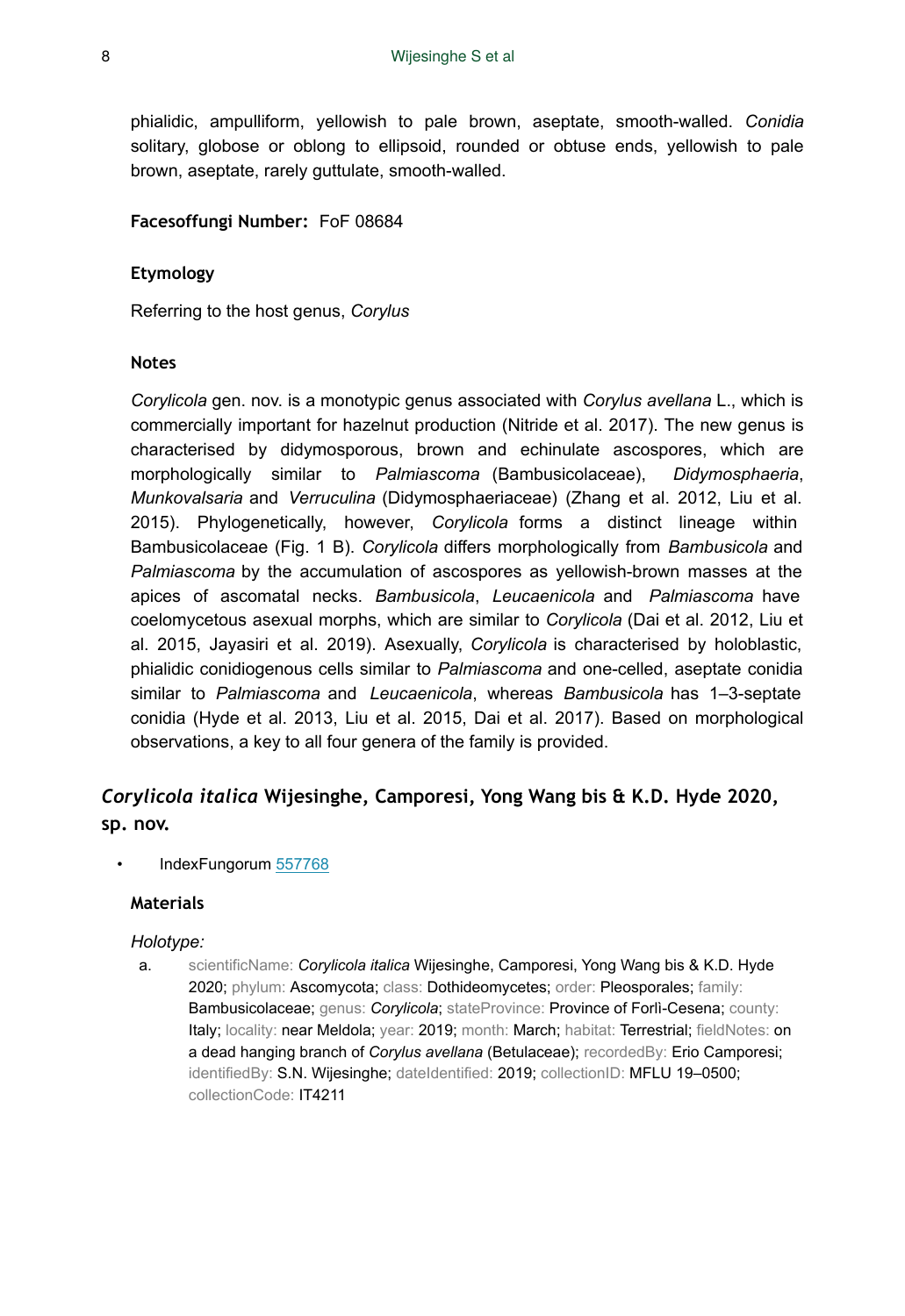#### *Other material:*

a. scientificName: *Corylicola italica*; type: ex-type living culture; occurrenceID: MFLUCC 20– 0111

#### **Description**

*Saprobic* on a dead, hanging branch of *Corylus avellana* L. **Sexual morph**: (Fig. 2), *Ascomata* 210–300 high, 200–260 µm diam. (x̄ = 261 × 227 µm), solitary, scattered, immersed, erumpent at maturity, raised as dark spots on the substrate, sessile, globose to subglobose, coriaceous, uni-loculate with an ostiole. *Ostiole* 50–65 µm long, 30–35 µm wide, central, papillate, lined with hyaline periphyses. *Peridium* composed of two layers, unequally thickened, 15–30 µm wide at the apex and 10–25 µm wide at the base, outermost layer comprising blackish to dark brown cells of *textura angularis* fused with host tissues, inner layer comprising hyaline cells of *textura prismatica*. *Hamathecium* comprising numerous pseudoparaphyses, which are  $1-2$  µm wide ( $\bar{x} = 2$ ) µm, n =10), dense, filamentous, cellular, with distinct septa, not constricted at the septa, branching and anastomosing above the asci. *Asci* 55–65  $\times$  6–8 µm ( $\bar{x}$  = 61  $\times$  7 µm, n =20), 8-spored, bitunicate, fissitunicate, cylindrical, short distinct pedicel with furcate ends, apically rounded, well-developed ocular chamber. *Ascospores* 10–15 ×  $3-4$  µm ( $\bar{x}$  = 12 × 3.5 µm, n =40), overlapping, uni-seriate, fusiform to ellipsoidal, straight, yellowish when young, becoming pale brown at maturity, single-septate, constricted at the septum, rounded at the apices, upper cell is wider than the lower cell ( $2-5$  vs.  $2-4$   $\mu$ m ( $\bar{x} = 4$  vs. 3.25  $\mu$ m, n = 40), echinulate, guttulate. **Asexual morph**: (Fig. 3), Coelomycetous forming naturally on PDA media after 12 weeks. *Conidiomata* 175–200 high 150–170 µm diam.  $(\bar{x} = 183 \times 161 \,\text{µm})$  pycnidial, solitary to gregarious, scattered, semi-immersed to superficial, visible as black spore mass surrounded by cellular vegetative hyphae (1–2 µm width), globose to subglobose, glabrous, uniloculate to multi-loculate, ostiolate. *Ostiolate* 45–50 µm long, 50–60 µm wide, central and circular. *Conidiomata wall* 7–20 µm wide, composed of several layers of pale to dark brown, pseudoparenchymatous cells, outermost layers comprising 3−5 layers of dark brown cells of *textura prismatica* to *textura angularis*, inner layers comprising 2−3 layers of pale brown to hyaline cells of *textura angularis*. *Conidiophores* reduced to conidiogenous cells, originated from the basal cavity of conidiomata. *Conidiogenous cells*  $3-4.5 \times 2-4$  μm ( $\bar{x} = 3.6 \times 3$  μm, n = 30), holoblastic, phialidic, ampulliform, yellowish to pale brown, aseptate, smooth-walled. *Conidia* 3–5 × 2–3 μm (x̄ = 4 × 2.5 μm, n = 30), solitary, globose or oblong to ellipsoid, rounded or obtuse ends, yellowish to pale brown, aseptate, rarely guttulated, one-celled, smooth-walled.

**Culture characteristics:** Ascospores germinating on PDA within 24 hours from singlespore isolation. Colonies on PDA reaching 5–10 mm diam. after 14 days at 16°C, circular, crenated edge, flat with dense, whitish-grey in upper and brownish-black in the lower surface of the colony. Sporulated after 12 weeks.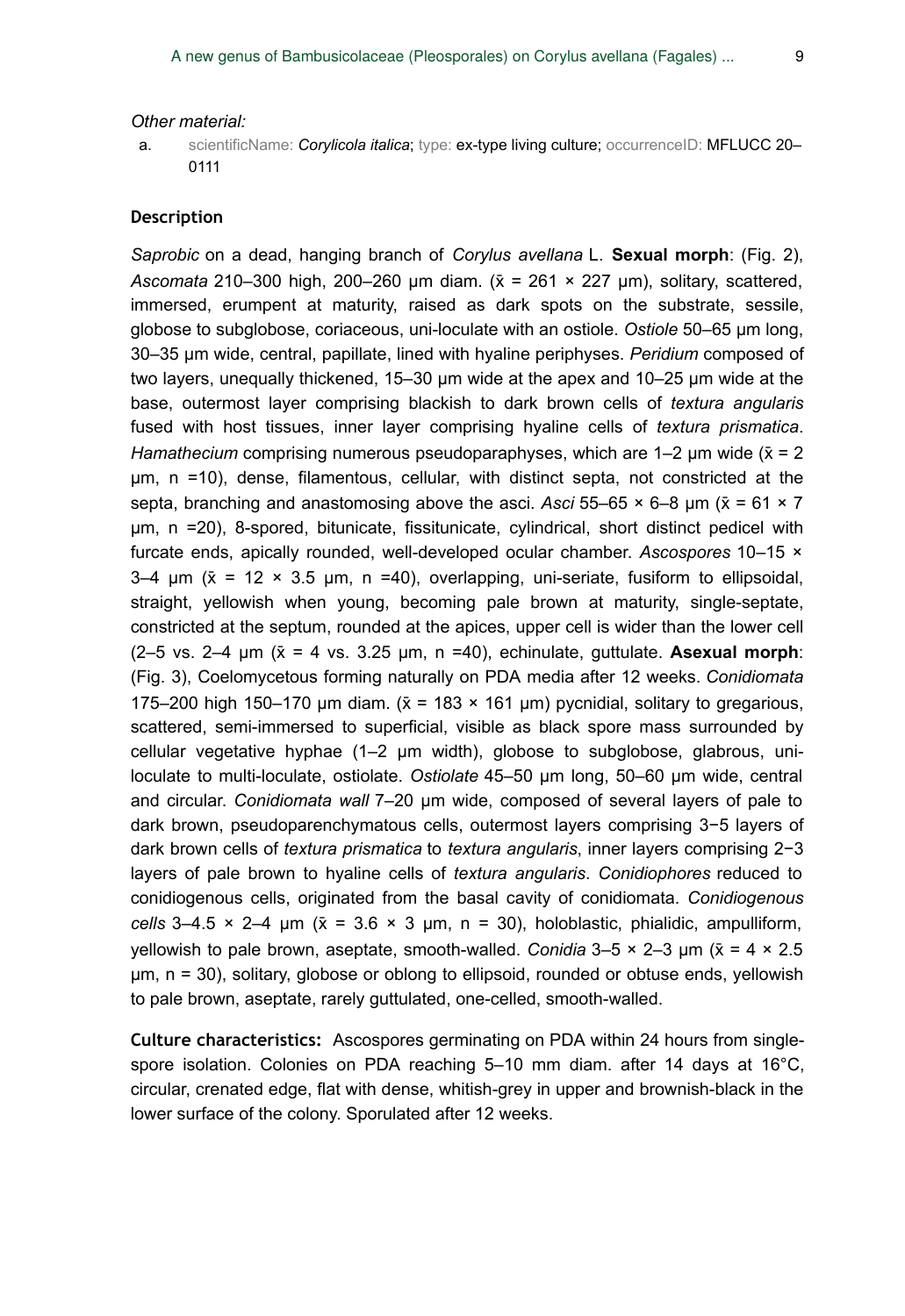

#### Figure 1. doi

Phylogram generated from Maximum Likelihood analysis, based on combined SSU, LSU, ITS, RPB2 and TEF1 sequence data for Bambusicolaceae. Maximum Likelihood bootstrap values (ML) ≥ 70% and posterior probabilities (PP) ≥ 0.95 are given above each node. The GenBank accession numbers are provided at the right side of the species names. Strains of the novel species are visualised in blue-bold and holotype materials are symbolized with  $<sup>H</sup>$ .</sup>

#### **Facesoffungi Number:** FoF 08685

#### **Etymology**

Referring to the country where the holotype was collected, Italy

#### **Notes**

*Corylicola italica* sp. nov. shows morphological characters that are similar to other representatives in the family Bambusicolaceae. Based on morphological comparison with the type species of other genera in the family, *Corylicola italica* is similar to *Palmiascoma gregariascomum* (MFLU 11–0211) in having uni-loculate ascomata, central ostioles with minute papilla, cellular pseudoparaphyses and single-septate, echinulate, brown ascospores (Liu et al. 2015). *Corylicola italica* has cylindrical asci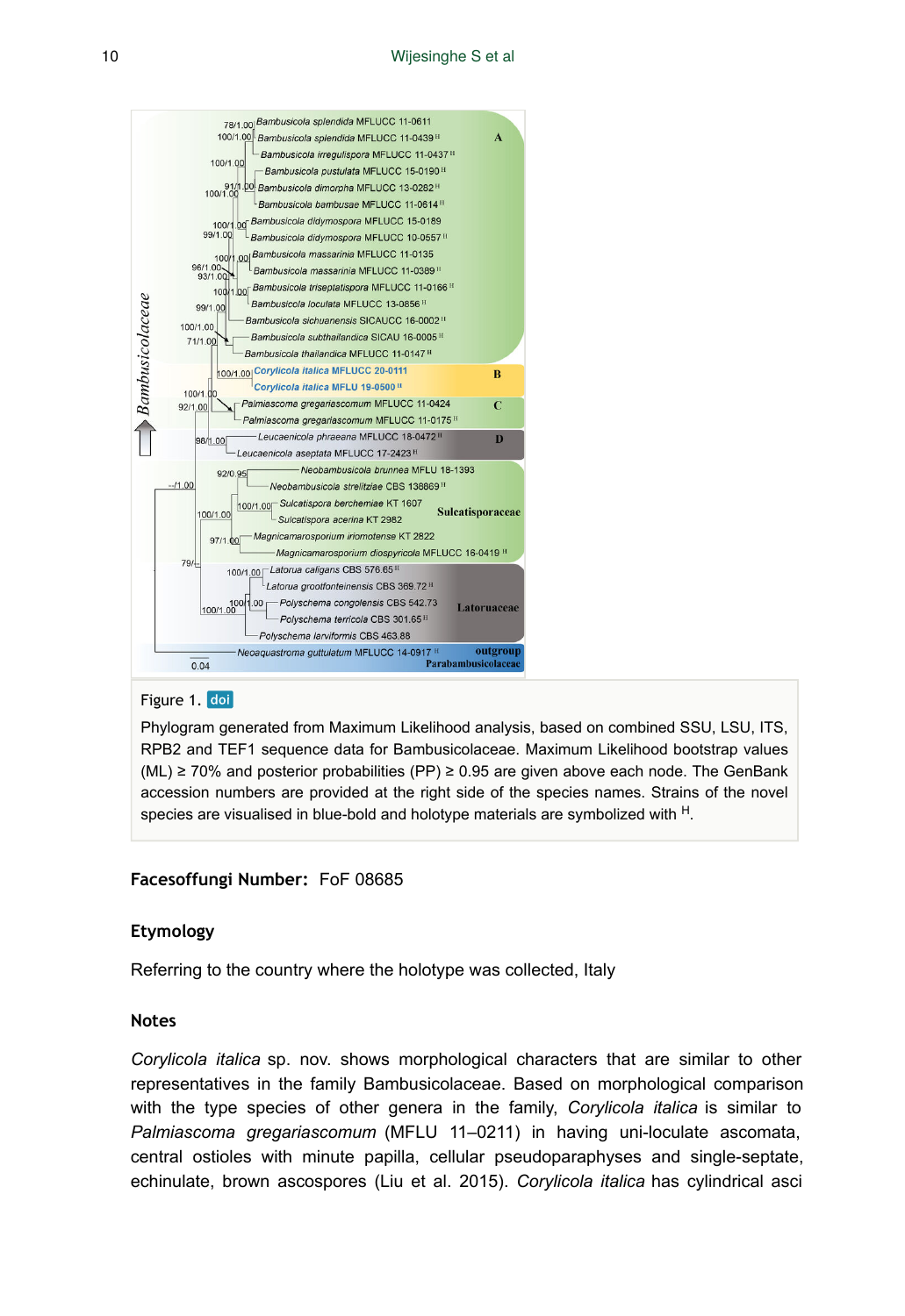with short, furcate pedicels similar to *Bambusicola massarinia* (MFLU 12–0405), while *P. gregariascomum* has clavate asci with short rounded to obtuse pedicels (Dai et al. 2012, Liu et al. 2015). The branching and anastomosing pseudoparaphyses above the asci of *C. italica* are similar to *B. massarinia* and *P. gregariascomum*. However, the absence of a mucilaginous sheath around the ascospores in *C. italica* distinguishes it from both *B. massarinia* and *P. gregariascomum* (Dai et al. 2012, Liu et al. 2015). In addition, *B. massarinia* has hyaline ascospores, whereas both *C. italica* and *P. gregariascomum* have yellowish-brown ascospores (Dai et al. 2012, Liu et al. 2015).



#### Figure 2. doi

*Corylicola italica* sp. nov. (MFLU 19–0500, holotype). **a–b.** appearance of ascomata on a twig of *Corylus avellana*; **c.** Longitudinal section of ascomata; **d.** ascoma neck and ascospore mass (arrowed); **e** peridium wall; **f** pseudoparaphyses; **g–j.** asci; **k–l.** ascospores; **m.** germinated ascospore; **n–o.** culture characteristics on PDA (n = from above, o = from below) Scale bars:  $a = 200 \mu m$ ,  $b-c = 100 \mu m$ , d,  $f - j = 20 \mu m$ , e,  $k - m = 5 \mu m$ .

The asexual state of *C. italica* (Fig. 3) is similar to *P. gregariascomum* (MFLUCC 11– 0175) and *Leucaenicola aseptata* (MFLUCC 17–2423) in having pycnidial, globose to subglobose and glabrous conidiomata with a central ostiole and similar structures of conidiomata walls (outer layers; *textura angularis* to *textura prismatica*, inner layers; *textura angularis*) (Liu et al. 2015, Jayasiri et al. 2019). However, *C. italica* differs from these species in having globose conidia that are rarely guttulate, rather than oblong or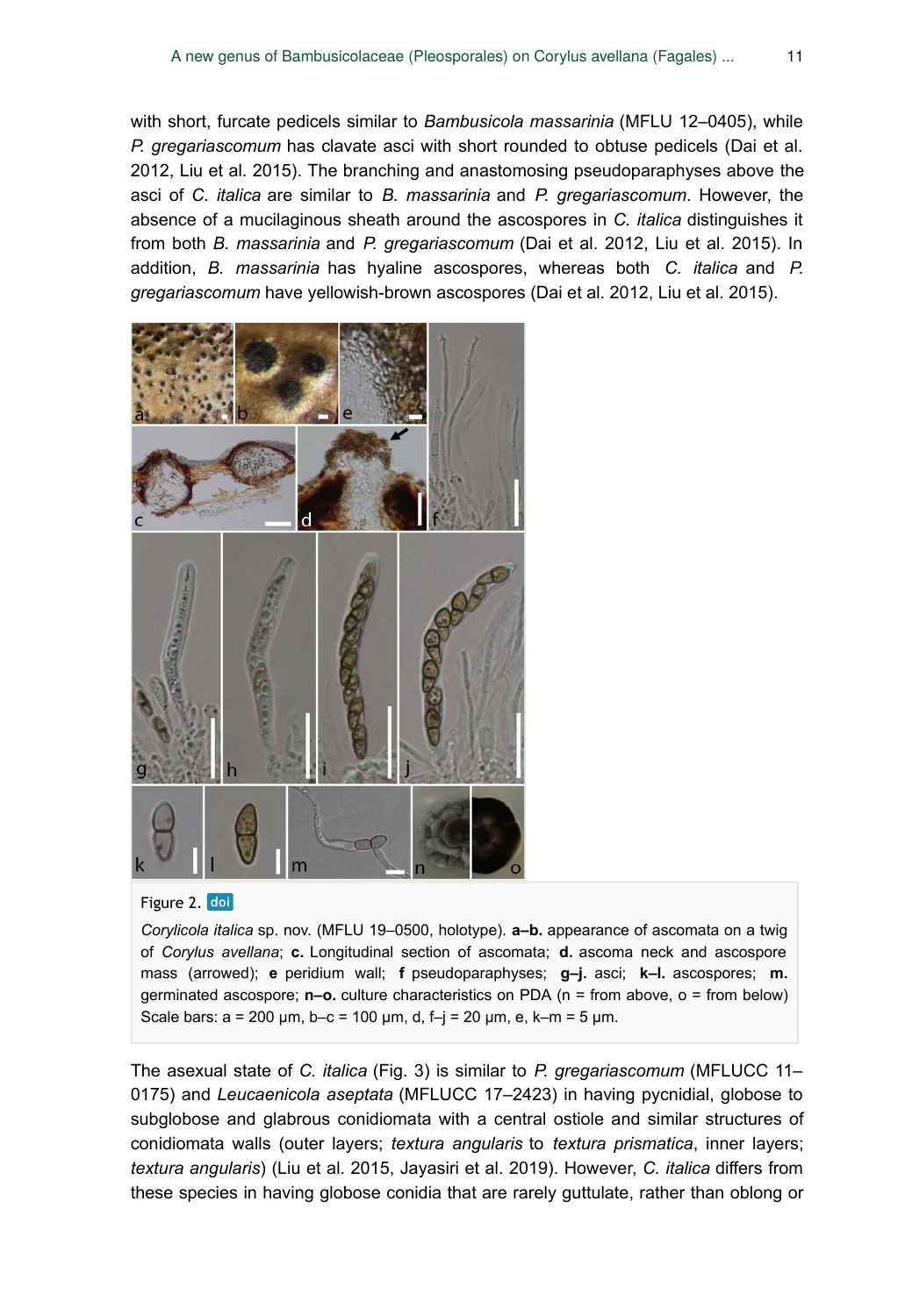ellipsoidal (Liu et al. 2015, Jayasiri et al. 2019). *Bambusicola massarinia* (MFLUCC 11– 0389) is different from *C. italica* in having cylindrical conidia. *Leucaenicola aseptata* (MFLU 17–2423) distinguishes itself, based on its enteroblastic conidiogenous cells (Dai et al. 2012, Jayasiri et al. 2019). *Corylicola italica* and *P. gregariascomum* (MFLUCC 11–0175) both have uni-loculate to multi-loculate conidiomata (Liu et al. 2015). However, *C. italica* has ampulliform conidiogenous cells, whereas *P. gregariascomum* (MFLUCC 11–0175) has cylindrical conidiogenous cells instead (Liu et al. 2015). These morphological differences of the sexual (Fig. 2) and asexual (Fig. 3) morphs of *Corylicola italica* compared to other Bambusicolaceae species, in combination with the results of our multi-locus phylogenetic analysis, allow us to establish *Corylicola* as a new genus in Bambusicolaceae with *C. italica* as its type species.



#### Figure 3. doi

Asexual morph of *Corylicola italica* sp. nov. on PDA (MFLUCC 20–0111, ex-type). **a.** conidiomata on PDA; **b.** vegetative hyphae on agar media; **c.** longitudinal section of conidiomata; **d.** conidioma wall; **e–h.** conidiogenous cells; **i–l.** conidia. Scale bars: a = 200 μm, b–c = 20  $\mu$ m, d = 10  $\mu$ m, e–l = 5  $\mu$ m.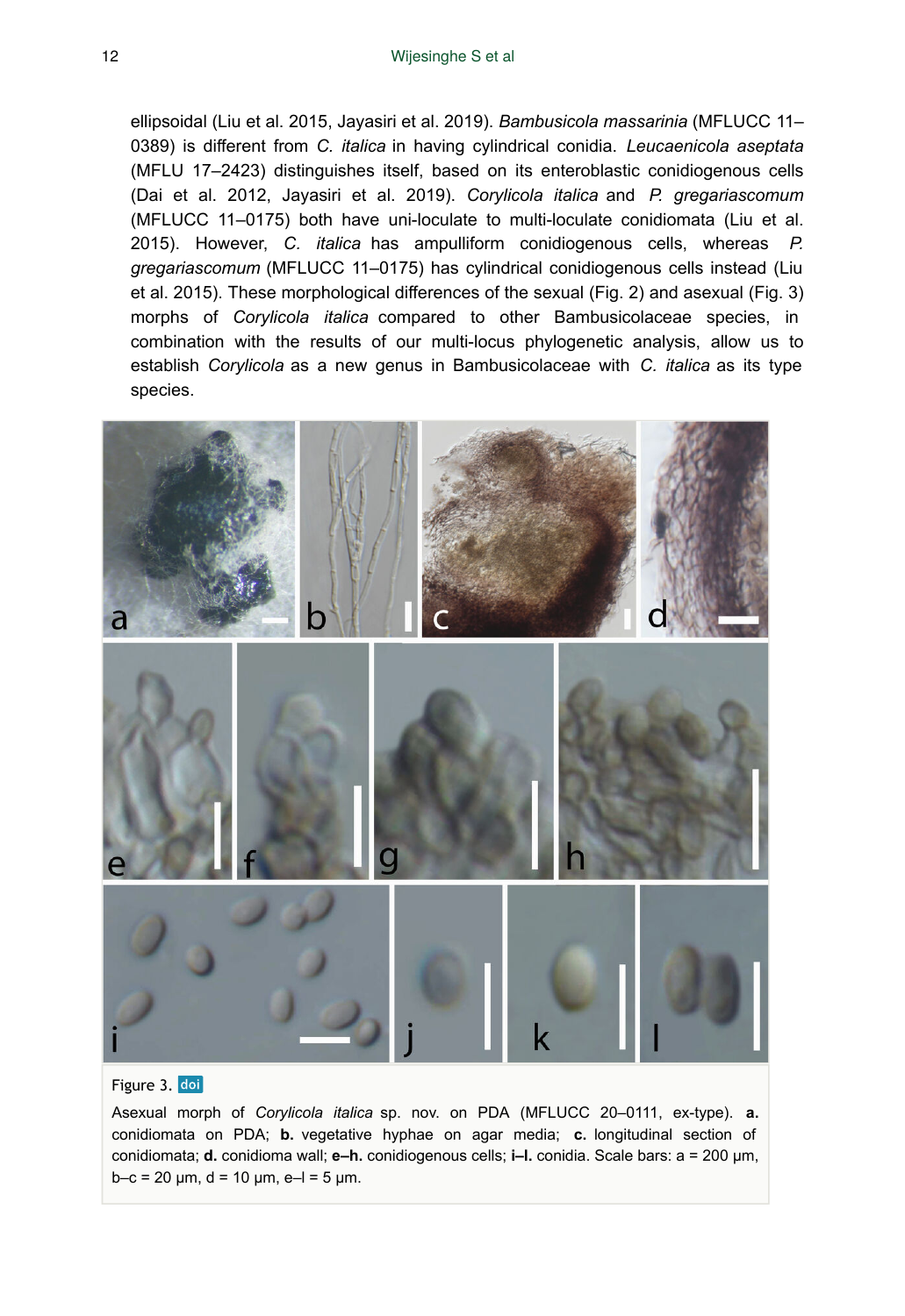# **Identification keys**

| Key to genera in Bambusicolaceae |                                                   |                    |  |  |
|----------------------------------|---------------------------------------------------|--------------------|--|--|
|                                  | Sexual and asexual morph known                    | 2                  |  |  |
|                                  | Only asexual morph known                          | Leucaenicola       |  |  |
| 2                                | Yellowish-brown and 1-septate ascospores          | 3                  |  |  |
|                                  | Hyaline and 1–3 septate ascospores                | <b>Bambusicola</b> |  |  |
| 3                                | Cylindrical asci with short furcate pedicel       | Corylicola         |  |  |
|                                  | Clavate asci with short rounded to obtuse pedicel | Palmiascoma        |  |  |

# **Analysis**

### **Phylogenetic analyses**

DNA sequences derived from extractions from fruiting bodies were identical to those obtained from axenic mycelium. The final concatenated SSU, ITS, LSU, RPB2 and TEF1 alignment (Fig. 1) comprised 33 strains including the outgroup taxon *Neoaquastroma guttulatum* (MFLUCC 14–0917) and the manually adjusted dataset consisted of 4390 characters including gaps (SSU: 998, LSU: 832, ITS: 647, RPB2: 962, TEF1: 951), of which 857 were parsimony-informative. The ML tree topology is similar to the one of the BI consensus tree. Additionally, the tree topology is similar to previous work Yang et al. (2019). The two strains of *Corylicola italica* (MFLUCC 20–0111, MFLU 19–0500) grouped together with maximum support (B, Fig. 1) and formed a distinct lineage within Bambusicolaceae, placed sister to *Bambusicola* with moderate support (71% ML/1.00 PP, Fig. 1). The best-scoring RAxML tree (-lnL = 20609.761363) is shown in Fig. 1.

### **Discussion**

In our multi-locus phylogenetic analysis (Fig. 1), we represent the recognised genera in Bambusicolaceae by letters A, B, C and D. The new genus *Corylicola*, with a single species *C. italica* (B), is phylogenetically distinct from other genera in Bambusicolaceae (A, C and D). It is positioned as sister to *Bambusicola* (A). Nucleotide differences of the extype strain of *C. italica* (MFLUCC 20–0111) were compared against the type species of other genera in Bambusicolaceae. Number of nucleotide differences (including gaps) by gene region were as follows: for *Bambusicola massarinia*: ITS ([JX442033](https://www.ncbi.nlm.nih.gov/nuccore/JX442033)), 57/455 bp different (12.52%); LSU ([JX442037\)](https://www.ncbi.nlm.nih.gov/nuccore/JX442037), 22/830 bp different (2.65%); RPB2 ([KP761716\)](https://www.ncbi.nlm.nih.gov/nuccore/KP761716), 144/960 bp different (15%); TEF1 ([KP761725\)](https://www.ncbi.nlm.nih.gov/nuccore/KP761725), 53/920 bp different (5.7%): for *Palmiascoma gregariascomum*: ITS ([KP744452](https://www.ncbi.nlm.nih.gov/nuccore/KP744452)), 40/455 bp different (8.79%); LSU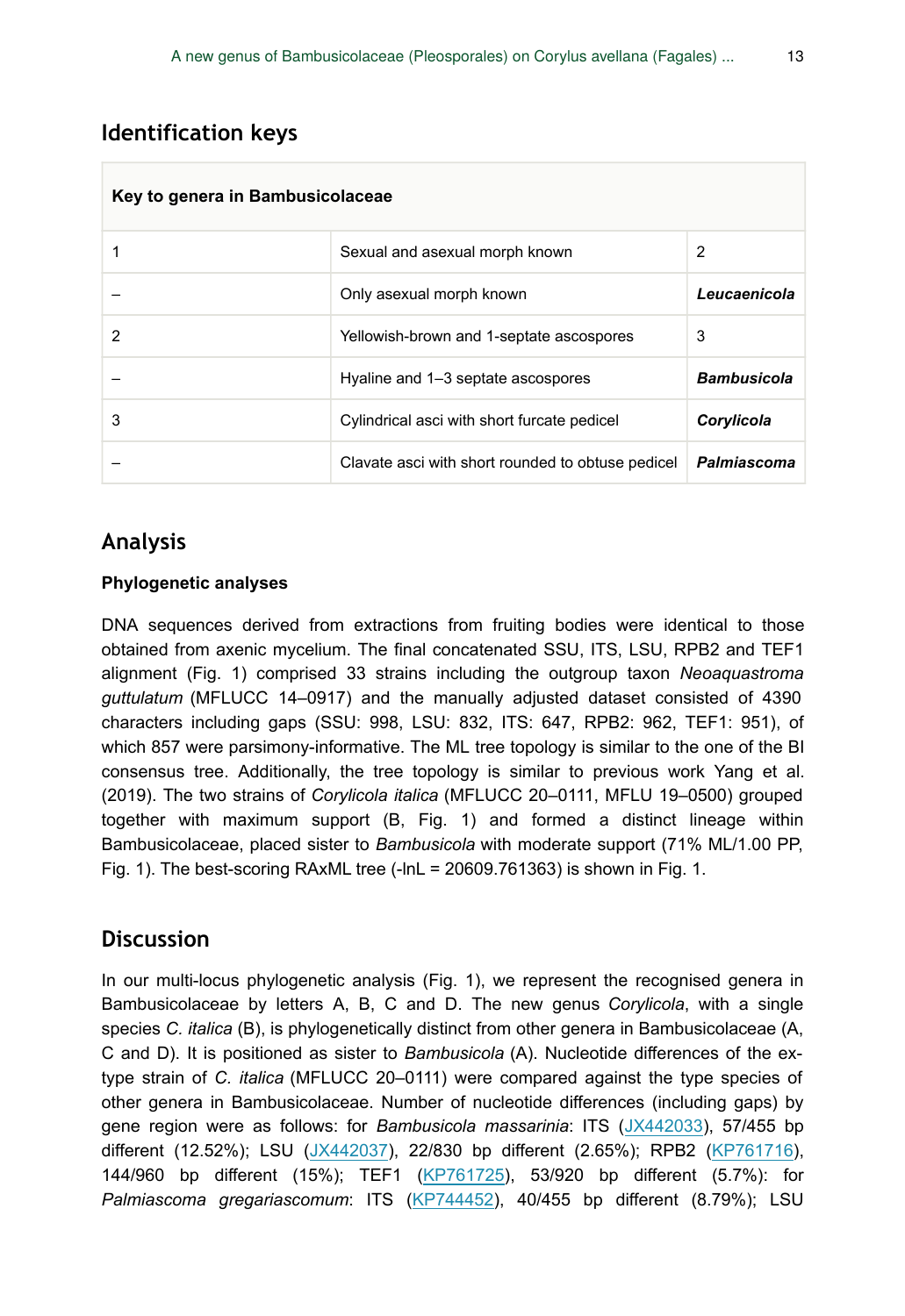[\(KP744495](https://www.ncbi.nlm.nih.gov/nuccore/KP744495)), 21/831 bp different (2.52%); RPB2 ( [KP998466](https://www.ncbi.nlm.nih.gov/nuccore/KP998466)), 165/956 bp different (17.25%). These numbers further confirm taxonomic placement of the new genus.

Bamboo is a medicinal plant in which saprobic microfungi are abundant on culms and leaves (Dai et al. 2018, Rathnayaka et al. 2019, Sun et al. 2020). Most species of *Bambusicola* are reported on dead culms of bamboos (Dai et al. 2012, Dai et al. 2015, Dai et al. 2017, Liu et al. 2015, Thambugala et al. 2017, Jayasiri et al. 2019). Recently, Yang et al. (2019) introduced *Bambusicola subthailandica* and *B. sichuanensis* from *Phyllostachys heteroclada*, showing these species could be distributed on a wide range of hosts. *Leucaenicola* species were isolated from decaying pods of *Leucaena* sp. (Jayasiri et al. 2019) and leaf spots of *Osmanthus fragrans* (Ariyawansa et al. 2020). *Palmiascoma* species were identified from dead palm frond and dead branches of *Eucalyptus* sp. (Liu et al. 2015, Jayasiri et al. 2019). Most species have been isolated from Thailand and a few from China and Taiwan (Yang et al. 2019, Ariyawansa et al. 2020). *Corylicola italica* gen. & sp. nov. is the first reported Bambusicolaceae species from *Corylus avellana* (Fagales) in Italy. Whereas *Bambusicola*, *Corylicola* and *Palmiascoma* have both sexual and asexual morphs, *Leucaenicola* has only asexual morphs.

# **Acknowledgements**

Yong Wang would like to thank the National Natural Science Foundation of China (No. 31972222, 31560489), Program of Introducing Talents of Discipline to Universities of China (111 Program, D20023), Science and Technology basic work of MOST [2014FY120100], Talent project of Guizhou Science and Technology Cooperation Platform ([2017]5788-5 and [2019]5641) and Guizhou Science, Technology Department International Cooperation Basic project ([2018]5806). S.N. Wijesinghe would like to thank Mae Fah Luang University for financial support and S.C. Karunarathna, R.G.U. Jayalal, A.R. Rathnayaka, A.G. Niego and D. Bundhun for their precious assistance during this study. D.N. Wanasinghe would like to thank the CAS President's International Fellowship Initiative (PIFI) for funding his postdoctoral research (number 2019PC0008), the National Science Foundation of China and the Chinese Academy of Sciences for financial support under the following grants: 41761144055, 41771063 and Y4ZK111B01. K.D. Hyde would like to thank the Thailand Research Fund ("Impact of climate change on fungal diversity and biogeography in the Greater Mekong Sub-region RDG6130001").

# **References**

- Ariyawansa HA, Tsai I, Hozzein WN, Thambugala KM (2020) *Leucaenicola osmanthi* sp. nov. (Bambusicolaceae, Pleosporales), causing leaf spot of *Osmanthus fragrans* in Taiwan. Phytotaxa 437: 23‑31. <https://doi.org/10.11646/phytotaxa.437.1.3>
- Chomnunti P, Hongsanan S, Hudson BA, Tian Q, Peroh D, Dhami MK, Alias AS, Xu J, Liu X, Stadler M, Hyde KD (2014) The sooty moulds. Fungal Diversity 66: 1‑36. <https://doi.org/10.1007/s13225-014-0278-5>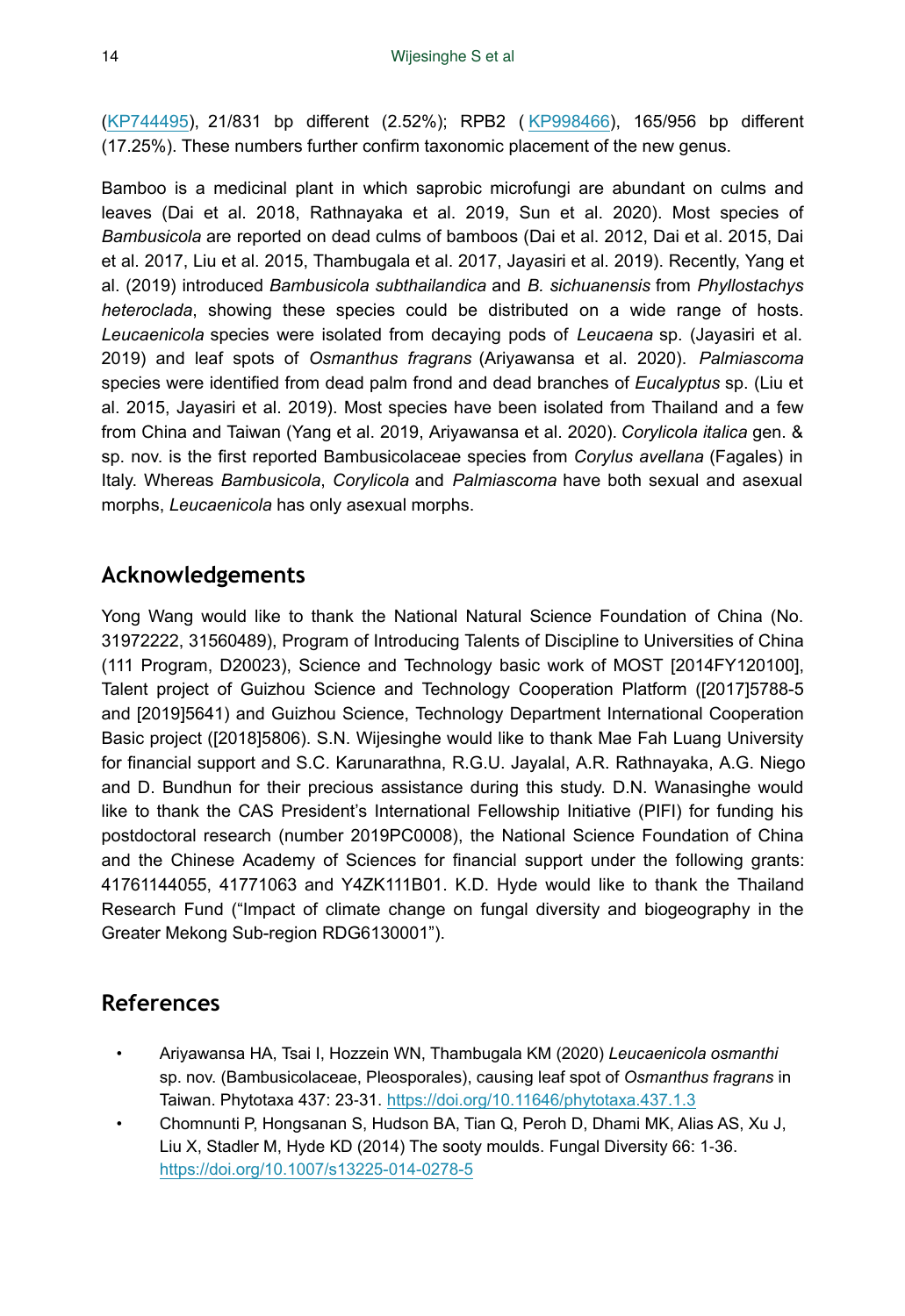- Crous PW, Wingfield MJ, Schumacher RK, Summerell BA, Giraldo A, Gen J, Guarro J, Wanasinghe DN, Hyde KD, Camporesi E, Gareth Jones EB, Thambugala KM, Malysheva EF, Malysheva VF, Acharya K, Álvarez J, Alvarado P, Assefa A, Barnes CW, Bartlett JS, Blanchette RA, Burgess TI, Carlavilla JR, Coetzee MP, Damm U, Decock CA, den Breeÿen A, de Vries B, Dutta AK, Holdom DG, Rooney-Latham S, Manjón JL, Marincowitz S, Mirabolfathy M, Moreno G, Nakashima C, Papizadeh M, Shahzadeh Fazeli SA, Amoozegar MA, Romberg MK, Shivas RG, Stalpers JA, Stielow B, Stukely MJ, Swart WJ, Tan YP, van der Bank M, Wood AR, Zhang Y, Groenewald JZ (2014) Fungal plant description sheets: 281319. Persoonia 33: 212‑289. <https://doi.org/10.3767/003158514X685680>
- Dai D, Tang L, Wang H (2018) A review of bambusicolous ascomycetes. In: Abdul Khalil H (Ed.) *Bamboo*: Current and Future Prospects. 165-183 pp. [ISBN 978-1-78923-231-8][. https://doi.org/10.5772/intechopen.76463](https://doi.org/10.5772/intechopen.76463)
- Dai DQ, Bhat DJ, Liu JK, Chukeatirote E, Zhao R, Hyde KD (2012) *Bambusicola*, a new genus from bamboo with asexual and sexual morphs. Cryptogamie, Mycologie 33: 363‑379. <https://doi.org/10.7872/crym.v33.iss3.2012.363>
- Dai DQ, Bahkali AH, Li WJ, Bhat DJ, Zhao RL, Hyde KD (2015) *Bambusicola loculata* sp. nov. (Bambusicolaceae) from bamboo. Phytotaxa 213: 122-130. <https://doi.org/10.11646/phytotaxa.213.2.5>
- Dai DQ, Phookamsak R, Wijayawardene NN, Li WJ, Bhat DJ, Xu JC, Taylor JE, Hyde KD, Chukeatirote E (2017) Bambusicolous fungi. Fungal Diversity 82: 1-105. <https://doi.org/10.1007/s13225-016-0367-8>
- Glez-Pea D, Gmez-Blanco D, Reboiro-Jato M, Fdez-Riverola F, Posada D (2010) ALTER: program oriented conversion of DNA and protein alignments. Nucleic Acids Research 38: 14‑18.<https://doi.org/10.1093/nar/gkq321>
- Hall TA (1999) BioEdit: A user-friendly biological sequence alignment editor and analysis program for Windows 95/98/NT. Nucleic Acids Symposium Series 1: 95‑98.
- Hopple JS (1994) Phylogenetic investigations in the genus *Coprinus* based on morphological and molecular characters. PhD thesis, Duke University, Durham, NC.
- Hyde KD, Jones EB, Liu JK, Ariyawansha H, Boehm E, Boonmee S, Braun U, Chomnunti P, Crous P, Dai DQ, Diederich P, Dissanayake A, Doilom M, Doveri F, Hongsanan S, Jayawardena R, Lawrey JD, Li YM, Liu YX, Lcking R, Monkai J, Nelsen MP, Phookamsak R, Muggia L, Pang KL, Senanayake I, Shearer CA, Wijayawardene N, Wu HX, Thambugala M, Suetrong S, Tanaka K, Wikee S, Zhang Y, Hudson BA, Alias SA, Aptroot A, Bahkali AH, Bezerra LJ, Bhat JD, Camporesi E, Chukeatirote E, Hoog SD, Gueidan C, Hawksworth DL, Hirayama K, Kang JC, Knudsen K, Li WJ, Liu ZY, McKenzie EH, Miller AN, Nadeeshan D, Phillip AJ, Mapook A, Raja HA, Tian Q, Zhang M, Scheuer C, Schumm F, Taylor J, Yacharoen S, Tibpromma S, Wang Y, Yan J, Li X (2013) Families of Dothideomycetes. Fungal Diversity 63: 1‑313. <https://doi.org/10.1007/s13225-013-0263-4>
- Index Fungorum (2020)<http://www.indexfungorum.org/Names/Names.asp>. Accessed on: 2020-5-10.
- Jayasiri SC, Hyde KD, Ariyawansa HA, Bhat DJ, Buyck B, Cai L, Dai YC, Abd-Elsalam KA, Ertz D, Hidayat I, Jeewon R, Jones EB, Bahkali AH, Karunarathna SC, Liu JK, Luangsa-ard JJ, Lumbsch HT, Maharachchikumbura SS, McKenzie EH, Moncalvo JM, Ghobad-Nejhad M, Nilsson H, Pang KL, Pereira OL, Phillips AJ, Rasp O, Rollins AW, Romero AI, Etayo J, Seluk F, Stephenson SL, Suetrong S, Taylor JE, Tsui CK, Vizzini A,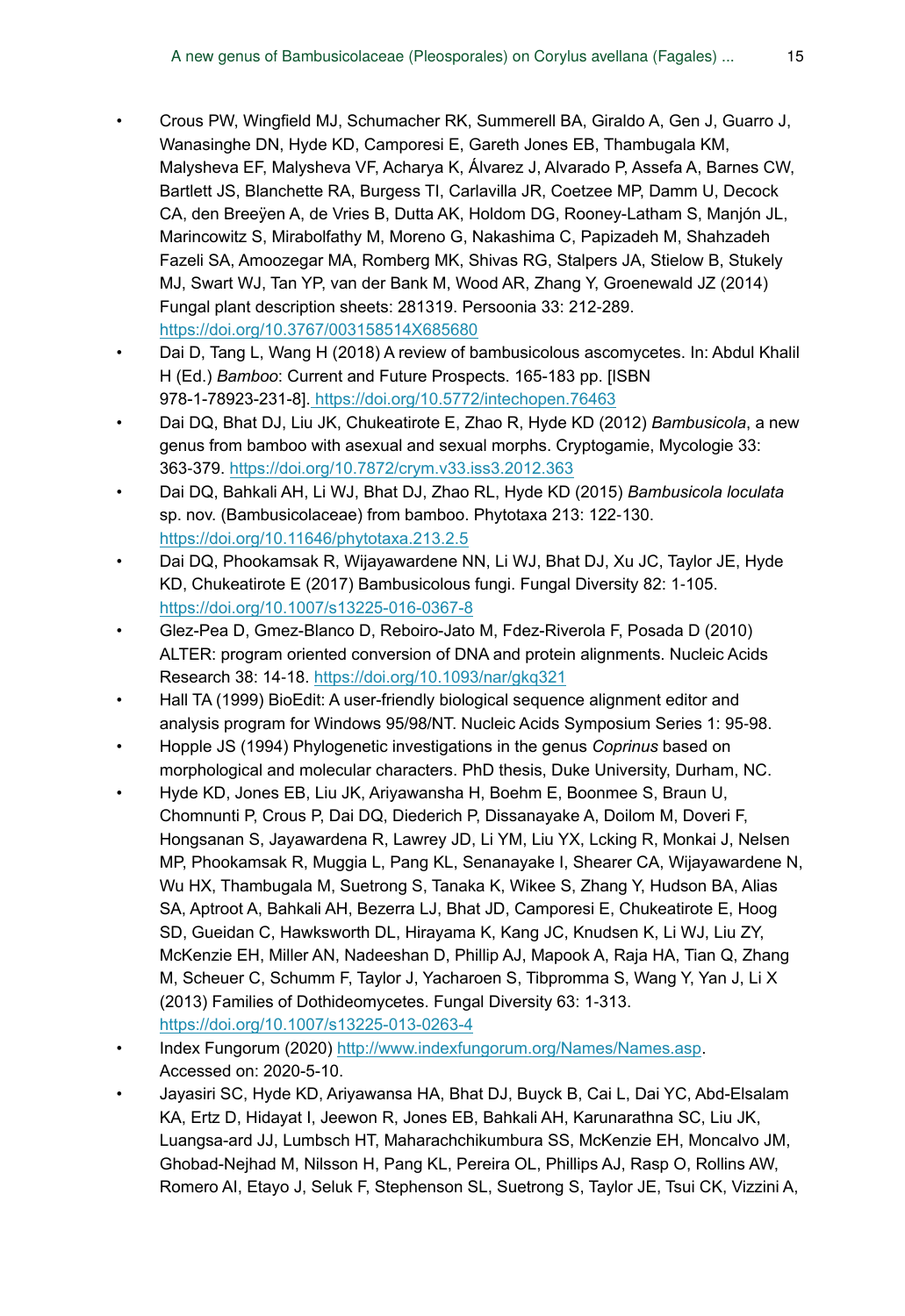Abdel-Wahab MA, Wen TC, Boonmee S, Dai DQ, Daranagama DA, Dissanayake AJ, Ekanayaka AH, Fryar SC, Hongsanan S, Jayawardena RS, Li WJ, Perera RH, Phookamsak R, Silva NI, Thambugala KM, Tian Q, Wijayawardene NN, Zhao RL, Zhao Q, Kang JC, Promputtha I (2015) The Faces of Fungi database: fungal names linked with morphology, phylogeny and human impacts. Fungal Diversity 74: 3-18. <https://doi.org/10.1007/s13225-015-0351-8>

- Jayasiri SC, Hyde KD, Jones EB, McKenzie EH, Jeewon R, Phillips AJ, Bhat DJ, Wanasinghe DN, Liu JK, Lu YZ, Kang JC (2019) Diversity, morphology and molecular phylogeny of Dothideomycetes on decaying wild seed pods and fruits. Mycosphere 10: 1‑186.<https://doi.org/10.5943/mycosphere/10/1/1>
- Katoh K, Standley DM (2013) MAFFT multiple sequence alignment software version 7: improvements in performance and usability. Molecular Biology and Evolution 30: 772‑780. <https://doi.org/10.1093/molbev/mst010>
- Katoh K, Rozewicki J, Yamada KD (2017) MAFFT online service: multiple sequence alignment, interactive sequence choice and visualization. Briefings in Bioinformatics 20: 1160‑1166. <https://doi.org/10.1093/bib/bbx108>
- Liu JK, Hyde KD, Jones EB, Ariyawansa HA, Bhat JD, Boonmee S, Maharachchikumbura SS, Mckenzie EH, Phookamsak R, Phukhamsakda C, Shenoy BD, Abdel-Wahab MA, Buyck B, Chen J, Chethana KW, Singtripop C, Dai DQ, Dai YC, Daranagama DA, Dissanayake AJ, Doilom M, Dsouza MJ, Fan XL, Goonasekara ID, Hirayama K, Hongsanan S, Jayasiri SC, Jayawardena RS, Karunarathana SC, Li WJ, Mapook A, Norphanphoun C, Pang KL, Perera RH, Peroh D, Pinruan U, Senanayake IC, Somrithipol S, Suetrong S, Tanaka K, Thambugala KM, Tian Q, Tibpromma S, Udayanga D, Wuayawardene NN, Wanasinghe D, Wisitrassameewong K, Zeng XY, Abdel-Aziz FA, Adamk S, Bahkali AH, Boonyuen N, Bulgakov T, Callac P, Chomnunti P, Greiner K, Hashimoto A, Hofstetter V, Kang JC, Lewis D, Li XL, Liu X, Liu ZY, Matsumura M, Mortimer PE, Rambold G, Randrianjohany E, Sato G, Sriindrasutdhi V, Tian CM, Verbeken A, Von Brackel W, Wang Y, Wen TC XJYJZRCE, Xu JC, Yan JY, Zhao RL, Camporesi E (2015) Fungal diversity notes 1110: taxonomic and phylogenetic contributions to fungal species. Fungal Diversity 72: 1-197. [https://doi.org/10.1007/](https://doi.org/10.1007/s13225-015-0324-y) [s13225-015-0324-y](https://doi.org/10.1007/s13225-015-0324-y)
- Liu Y, Whelen S, BD H (1999) Phylogenetic relationships among ascomycetes: evidence from an RNA polymerase II subunit. Molecular Biology and Evolution 16: 1799‑1808.<https://doi.org/10.1093/oxfordjournals.molbev.a026092>
- Miller M, Pfeiffer W, T S (2012) The CIPRES science gateway: enabling high-impact science for phylogenetics researchers with limited resources. 39. Proceedings of the 1st Conference of the Extreme Science and Engineering Discovery Environment: Bridging from the extreme to the campus and beyond (XSEDE '12), Association for Computing Machinery, USA. 1-8 pp.<https://doi.org/10.1145/2335755.2335836>
- Nitride C, Picariello G, Mamone G, Ferranti P (2017) Proteomics of Hazelnut (*Corylus avellana*). In: Colgrave M (Ed.) Proteomics in Food Science. 538 pp. [In English]. [ISBN 978-0-12-804007-2][. https://doi.org/10.1016/B978-0-12-804007-2.00007-2](https://doi.org/10.1016/B978-0-12-804007-2.00007-2)
- Nylander J (2004) MrModeltest 2.0. Program distributed by the author. Evolutionary Biology Centre, Uppsala University.
- Phukhamsakda C, Hongsanan S, Ryberg M, Ariyawansa HA, Chomnunti P, Bahkali AH, Hyde KD (2016) The evolution of Massarineae with Longipedicellataceae fam. nov. Mycosphere 7: 1713‑1731. <https://doi.org/10.5943/mycosphere/7/11/7>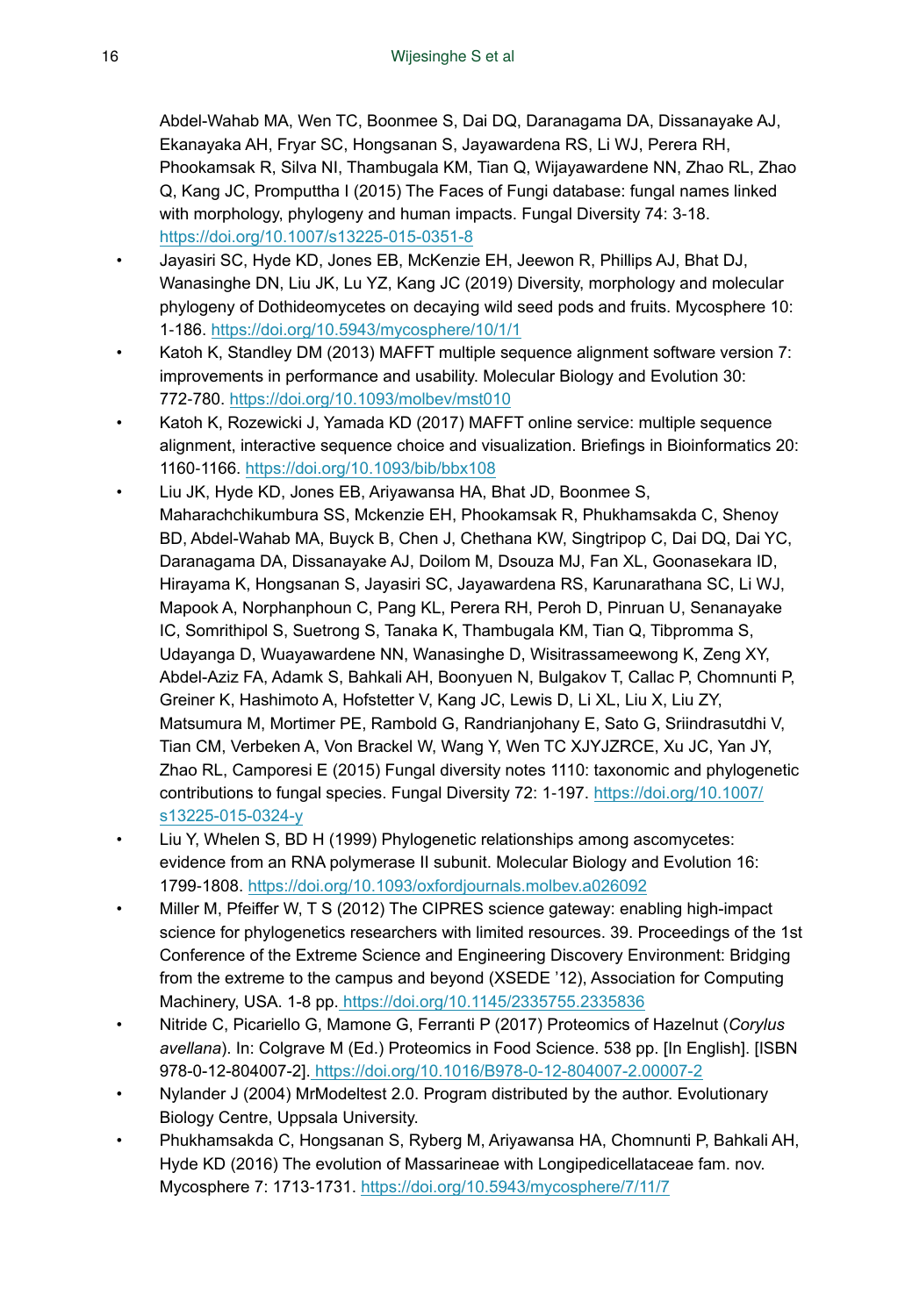- Rambaut A, Drummond A (2007) Tracer. v1, 4. URL: <http://beast.bio.ed.ac.uk/Tracer>
- Rambaut A (2012) FigTree. v. 1.4.0. URL: [http://tree.bio.ed.ac.uk/ software/figtree/](http://http://tree.bio.ed.ac.uk/%20software/figtree/)
- Rathnayaka AR, Dayarathne MC, Maharachchikumbura SS, Liu JK, Tennakoon DS, Hyde KD (2019) Introducing *Seriascoma yunnanense* sp. nov. (Occultibambusaceae, Pleosporales) based on evidence from morphology and phylogeny. Asian Journal of Mycology 2: 245‑253. <https://doi.org/10.5943/ajom/2/1/15>
- Rehner S (2001) Primers for elongation factor 1-α (EF1-α). URL: [http://ocid. nacse.org/](http://http://ocid.%20nacse.org/research/deephyphae/EF1primer.pdf) [research/deephyphae/EF1primer.pdf](http://http://ocid.%20nacse.org/research/deephyphae/EF1primer.pdf)
- Rehner SA, Samuels GJ (1994) Taxonomy and phylogeny of *Gliocladium* analyzed from nuclear large subunit ribosomal DNA sequences. Mycological Research 98: 625‑634. [https://doi.org/10.1016/S0953-7562\(09\)80409-7](https://doi.org/10.1016/S0953-7562(09)80409-7)
- Stamatakis A (2014) RAxML Version 8: A tool for phylogenetic analysis and postanalysis of large phylogenies. Bioinformatics 30: 1312-1313. [https://doi.org/10.1093/](https://doi.org/10.1093/bioinformatics/btu033) [bioinformatics/btu033](https://doi.org/10.1093/bioinformatics/btu033)
- Sun Y, Goonasekara I, Thambugala K, Jayawardena R, Wang Y, Hyde K (2020) *Distoseptispora bambusae* sp. nov. (Distoseptisporaceae) on bamboo from China and Thailand. Biodiversity Data Journal 8: e53678. <https://doi.org/10.3897/BDJ.8.e53678>
- Swofford DL (2003) PAUP\* 4.0b10: phylogenetic analysis using parsimony (\*and other methods). Sinauer Associates, Sunderland, Massachusetts
- Tanaka K, Hirayama K, Yonezawa H, Hatakeyama S, Harada Y, Sano T, Shirouzu T, Hosoya T (2009) Molecular taxonomy of bambusicolous fungi: Tetraplosphaeriaceae, a new pleosporalean family with *Tetraploa*-like anamorphs. Studies in Mycology 64: 175‑209. <https://doi.org/10.3114/sim.2009.64.10>
- Tanaka K, Hirayama K, Yonezawa H, Sato G, Toriyabe A, H K, Hashimoto A, Matsumura M, Harada Y, Kurihara Y, Shirouzu T, Hosoya T (2015) Revision of the Massarineae (Pleosporales, Dothideomycetes). Studies in Mycology 82: 75‑136. <https://doi.org/10.1016/j.simyco.2015.10.002>
- Thambugala KM, Wanasinghe DN, Phillips AJ, Camporesi E, Bulgakov TS, Phukhamsakda C, Ariyawansa HA, Goonasekara ID, Phookamsak R, Dissanayake A, Tennakoon DS, Tibpromma S, Chen YY, Liu ZY, Hyde KD (2017) Mycosphere notes 150: grass (Poaceae) inhabiting Dothideomycetes. Mycosphere 8: 697‑796. <https://doi.org/10.5943/mycosphere/8/4/13>
- Thompson JD, Gibson TJ, Plewniak F, Jeanmougin F, Higgins DG (1997) The ClustalX windows interface: flexible strategies for multiple sequence alignment aided by quality analysis tools. Nucleic Acids Research 24: 4876‑4882. [https://doi.org/10.1093/nar/](https://doi.org/10.1093/nar/25.24.4876) [25.24.4876](https://doi.org/10.1093/nar/25.24.4876)
- Vilgalys R, Hester M (1990) Rapid genetic identification and mapping of enzymatically amplified ribosomal DNA from several Cryptococcus species. Journal of Bacteriology 172: 4238‑4246.<https://doi.org/10.1128/jb.172.8.4238-4246.1990>
- White TJ, Bruns T, Lee S, Taylor J (1990) Amplification and direct sequencing of fungal ribosomal RNA genes for phylogenies. In: Innis MA, Gelfand DH, Sninsky JJ, White TJ (Eds) PCR protocols: a guide to methods and applications. 64. Academic Press, Academic Press, San Diego, 315-322 pp[. https://doi.org/10.1016/](https://doi.org/10.1016/B978-0-12-372180-8.50042-1) [B978-0-12-372180-8.50042-1](https://doi.org/10.1016/B978-0-12-372180-8.50042-1)
- Wijayawardene N, Hyde K, Rajeshkumar K, Hawksworth D, Madrid H, Kirk P, Braun U, Singh R, Crous P, Kukwa M, Lücking R, Kurtzman C, Yurkov A, Haelewaters D, Aptroot A, Lumbsch HT, Timdal E, Ertz D, Etayo J, Phillips AL, Groenewald J, Papizadeh M,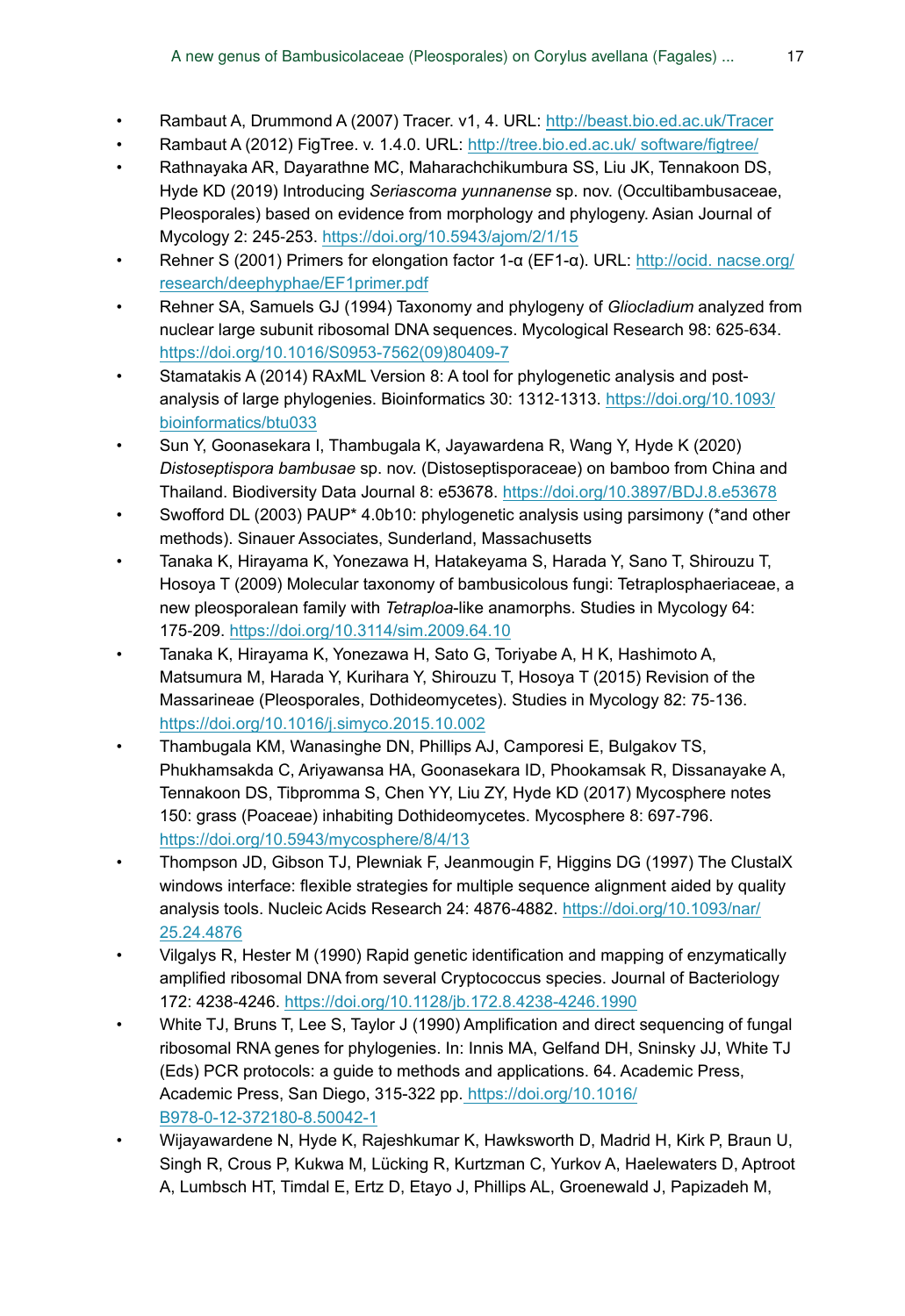Selbmann L, Dayarathne M, Weerakoon G, Jones EBG, Suetrong S, Tian Q, Castañeda-Ruiz R, Bahkali A, Pang K, Tanaka K, Dai DQ, Sakayaroj J, Hujslová M, Lombard L, Shenoy B, Suija A, Maharachchikumbura SN, Thambugala K, Wanasinghe D, Sharma B, Gaikwad S, Pandit G, Zucconi L, Onofri S, Egidi E, Raja H, Kodsueb R, Cáceres MS, Pérez-Ortega S, Fiuza P, Monteiro JS, Vasilyeva L, Shivas R, Prieto M, Wedin M, Olariaga I, Lateef AA, Agrawal Y, Fazeli SAS, Amoozegar MA, Zhao GZ, Pfliegler W, Sharma G, Oset M, Abdel-Wahab M, Takamatsu S, Bensch K, de Silva NI, De Kesel A, Karunarathna A, Boonmee S, Pfister D, Lu Y, Luo Z, Boonyuen N, Daranagama D, Senanayake I, Jayasiri S, Samarakoon M, Zeng X, Doilom M, Quijada L, Rampadarath S, Heredia G, Dissanayake A, Jayawardana R, Perera R, Tang LZ, Phukhamsakda C, Hernández-Restrepo M, Ma X, Tibpromma S, Gusmao LP, Weerahewa D, Karunarathna S (2017) Notes for genera: Ascomycota . Fungal Diversity 86 (1): 1‑594.<https://doi.org/10.1007/s13225-017-0386-0>

- Wijayawardene NN, Hyde KD, Al-Ani LK, Tedersoo L, Haelewaters D, Rajeshkumar KC, Zhao RL, Aptroot A, Leontyev DV, Saxena RK, Tokarev YS, Dai DQ, Letcher PM, Stephenson SL, Ertz D, Lumbsch HT, Kukwa M, Issi IV, Madrid H, Phillips AJL SL, Selbmann L, Pfliegler WP, Horváth E, Bensch K, Kirk P, Kolaříková Z, Raja HA, Radek R, Papp V, Dima B, Ma J, Malosso E, Takamatsu S, Rambold G, Gannibal PB, Triebel D, Gautam AK, Avasthi S, Suetrong S, Timdal E, Fryar SC, Delgado G, Réblová M, Doilom M, Dolatabadi S, Pawłowska J, Humber RA, Kodsueb R, SánchezCastro I, Goto BT, Silva DKA, De Souza FA, Oehl F, Da Silva GA, Silva IR, Błaszkowski J, Jobim K, Maia LC, Barbosa FR, Fiuza PO, Divakar PK, Shenoy BD, Castañeda-Ruiz RF, Somrithipol S, Karunarathna SC, Tibpromma S, Mortimer PE, Wanasinghe DN, Phookamsak R, Xu J, Wang Y, Fenghua T, Alvarado P, Li DW, Kušan I, Matočec N, Maharachchikumbura SSN, Papizadeh M, Heredia G, Wartchow F, Bakhshi M, Boehm E, Youssef N, Hustad VP, Lawrey JD, Santiago ALCMA, Bezerra JDP, Souza-Motta CM, Firmino AL, Tian Q, Houbraken J, Hongsanan S, Tanaka K, Dissanayake AJ, Monteiro JS, Grossart HP, Suija A, Weerakoon G, Etayo J, Tsurykau A, Kuhnert E, Vázquez V, Mungai P, Damm U, Li QR, Zhang H, Boonmee S, Lu YZ, Becerra AG, Kendrick B, Brearley FQ, Motiejűnaitë J, Sharma B, Khare R, Gaikwad S, Wijesundara DSA, Tang LZ, He MQ, Flakus A, Rodriguez-Flakus P, Zhurbenko MP, McKenzie EHC, Stadler M, Bhat DJ, Liu JK, Raza M, Jeewon R, Nassonova ES, Prieto M, Jayalal RGU, Yurkov A, Schnittler M, Shchepin ON, Novozhilov YK, Liu P, Cavender JC, Kang Y, Mohammad S, Zhang LF, Xu RF, Li YM, Dayarathne MC, Ekanayaka AH, Wen TC, Deng CY, Lateef AA, Pereira OL, Navathe S, Hawksworth DL, Fan XL, Dissanayake LS, Erdoðdu M (2020) Outline of Fungi and fungi-like taxa. Mycosphere 11: 1060-1456. <https://doi.org/10.5943/mycosphere/11/1/8>
- Wijesinghe SN, Dayarathne MC, Maharachchikumbura SS, Wanasinghe DN, Hyde KD (2019) *Ceramothyrium chiangraiense*, a novel species of Chaetothyriales (Eurotiomycetes) from *Ficus* sp. in Thailand. Asian Journal of Mycology 2: 269‑280. <https://doi.org/10.5943/ajom/2/1/17>
- Yang CL, Xu XL, Liu YG (2019) Two new species of *Bambusicola* (Bambusicolaceae, Pleosporales) on *Phyllostachys heteroclada* from Sichuan, China. Nova Hedwigia 108: 527‑545. [https://doi.org/10.1127/nova\\_hedwigia/2019/0526](https://doi.org/10.1127/nova_hedwigia/2019/0526)
- Zhang H, Dong W, Hyde KD, Bahkali AH, Liu JK, Zhou D, Zhang DI (2016) Molecular data shows *Didymella aptrootii* is a new genus in Bambusicolaceae . Phytotaxa 247: 99‑108. <https://doi.org/10.11646/phytotaxa.247.2.1>